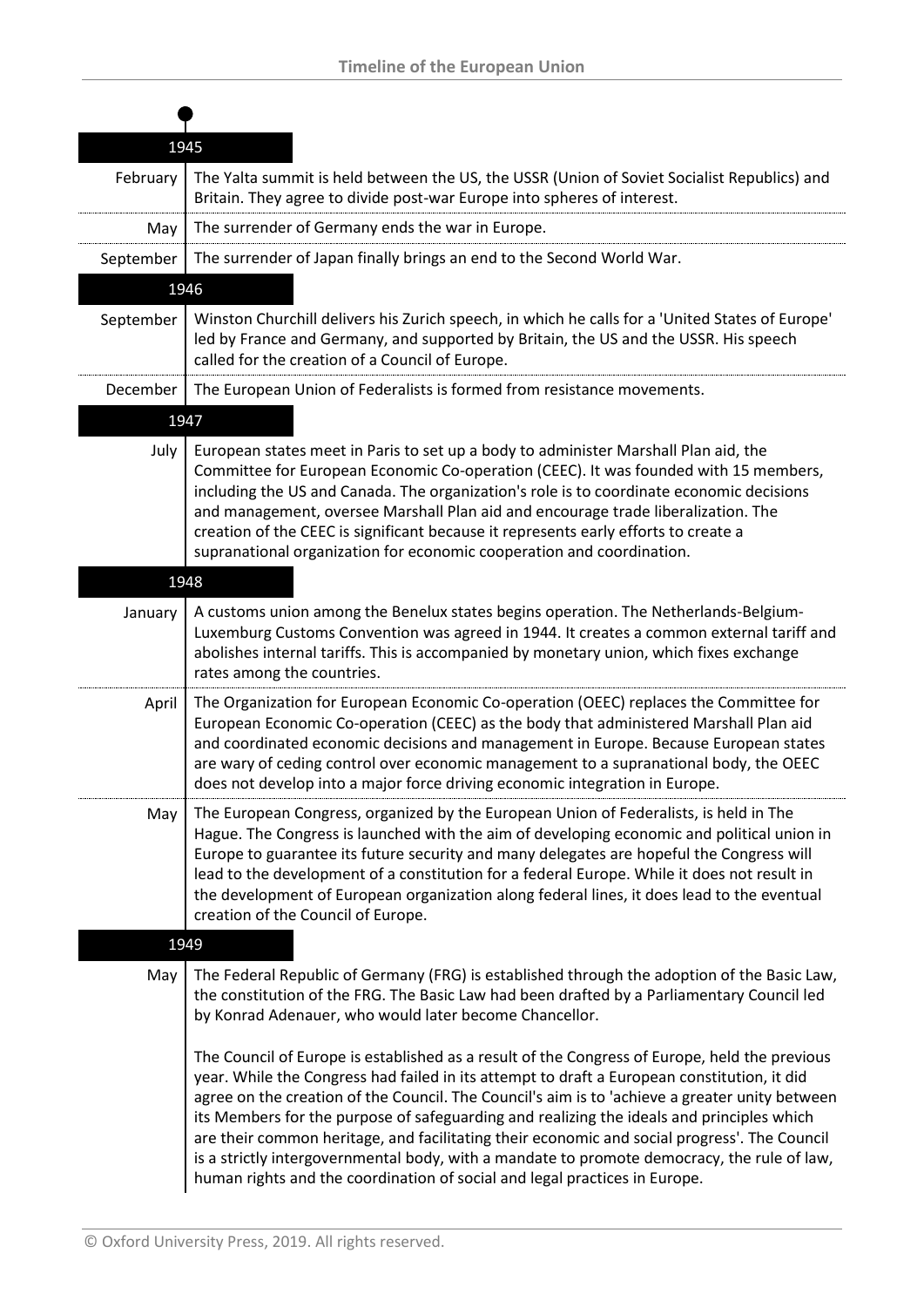| 1950      |                                                                                                                                                                                                                                                                                                                                                                                                                                                                                                                                                                                                                                                                                                                                                                                       |
|-----------|---------------------------------------------------------------------------------------------------------------------------------------------------------------------------------------------------------------------------------------------------------------------------------------------------------------------------------------------------------------------------------------------------------------------------------------------------------------------------------------------------------------------------------------------------------------------------------------------------------------------------------------------------------------------------------------------------------------------------------------------------------------------------------------|
| May       | French Foreign Minister Robert Schuman presents a plan to integrate coal and steel<br>production in France, Germany and other member countries, hereafter known as the<br>'Schuman Declaration'. The intention is to make war between two countries 'not merely<br>unthinkable, but materially impossible'. The Schuman Plan proposes pooling coal and steel<br>resources under the management of a supranational body, the High Authority. In addition to<br>managing production, the High Authority will also coordinate the modernization of the coal<br>and steel industries. It is intended that the plan will lead to further co-operation in economic<br>development. The Schuman Plan forms the basis for the European Coal and Steel<br>Community (ECSC).                    |
| October   | The Pleven Plan for a European Defence Community (EDC) is launched in response to<br>American requests for Europe to take more responsibility for meeting its defence needs. It<br>called for the creation of a European Army under a pooled command and proposed the<br>creation of a Commission, Council and Assembly.                                                                                                                                                                                                                                                                                                                                                                                                                                                              |
| November  | The Council of Europe draws up the European Convention on Human Rights (ECHR) and<br>opens it up for signature by member states.                                                                                                                                                                                                                                                                                                                                                                                                                                                                                                                                                                                                                                                      |
|           | 1951                                                                                                                                                                                                                                                                                                                                                                                                                                                                                                                                                                                                                                                                                                                                                                                  |
| April     | France, Germany, Italy, Belgium, the Netherlands and Luxembourg sign the Treaty of Paris,<br>establishing the ECSC. The ECSC is the creation of Robert Schuman, who set out its blueprint<br>in the 1950 Schuman Plan, and Jean Monnet. The Treaty establishes a common market for<br>coal and steel, administered by the High Authority, a supranational body. The Treaty also<br>created an intergovernmental Council of Ministers, an advisory European Parliamentary<br>Assembly and a Court of Justice. The ECSC seeks to remove barriers to the internal market<br>for coal and steel, manage the modernization of production and prevent the re-emergence<br>of cartels. It is anticipated that the ECSC will lead to further economic integration among its<br>member states. |
|           | 1952                                                                                                                                                                                                                                                                                                                                                                                                                                                                                                                                                                                                                                                                                                                                                                                  |
| May       | The six European Coal and Steel Community (ECSC) member countries sign the European<br>Defence Community Treaty in Paris. The European Defence Community (EDC) has its roots in<br>the 1950 Pleven Plan and is an attempt to address the 'German question'—how to provide<br>for European security needs in the face of a growing communist threat and re-arm Germany<br>in such a way as to not threaten French security. The EDC allows for the creation of a<br>German army that is constrained by being part of a European army under joint command.<br>Jean Monnet is a key architect behind the EDC. The EDC treaty enters a lengthy and<br>ultimately unsuccessful ratification stage.                                                                                         |
| July      | The Treaty of Paris enters into force and the ECSC begins operation. Jean Monnet becomes<br>President of the High Authority of the ECSC.                                                                                                                                                                                                                                                                                                                                                                                                                                                                                                                                                                                                                                              |
|           | 1953                                                                                                                                                                                                                                                                                                                                                                                                                                                                                                                                                                                                                                                                                                                                                                                  |
| March     | A draft Treaty for a European Political Community (EPC) is adopted by the Common<br>Assembly of the European Coal and Steel Community (ECSC), but it is never signed nor<br>ratified. Plans for the EPC are developed in response to arguments by the Italian<br>government that plans for the EDC include provisions for some form of political steering and<br>political cooperation on foreign policies.                                                                                                                                                                                                                                                                                                                                                                           |
| September | European Convention on Human Rights, adopted by the Council of Europe and ratified by<br>sufficient number of states, comes into force.                                                                                                                                                                                                                                                                                                                                                                                                                                                                                                                                                                                                                                               |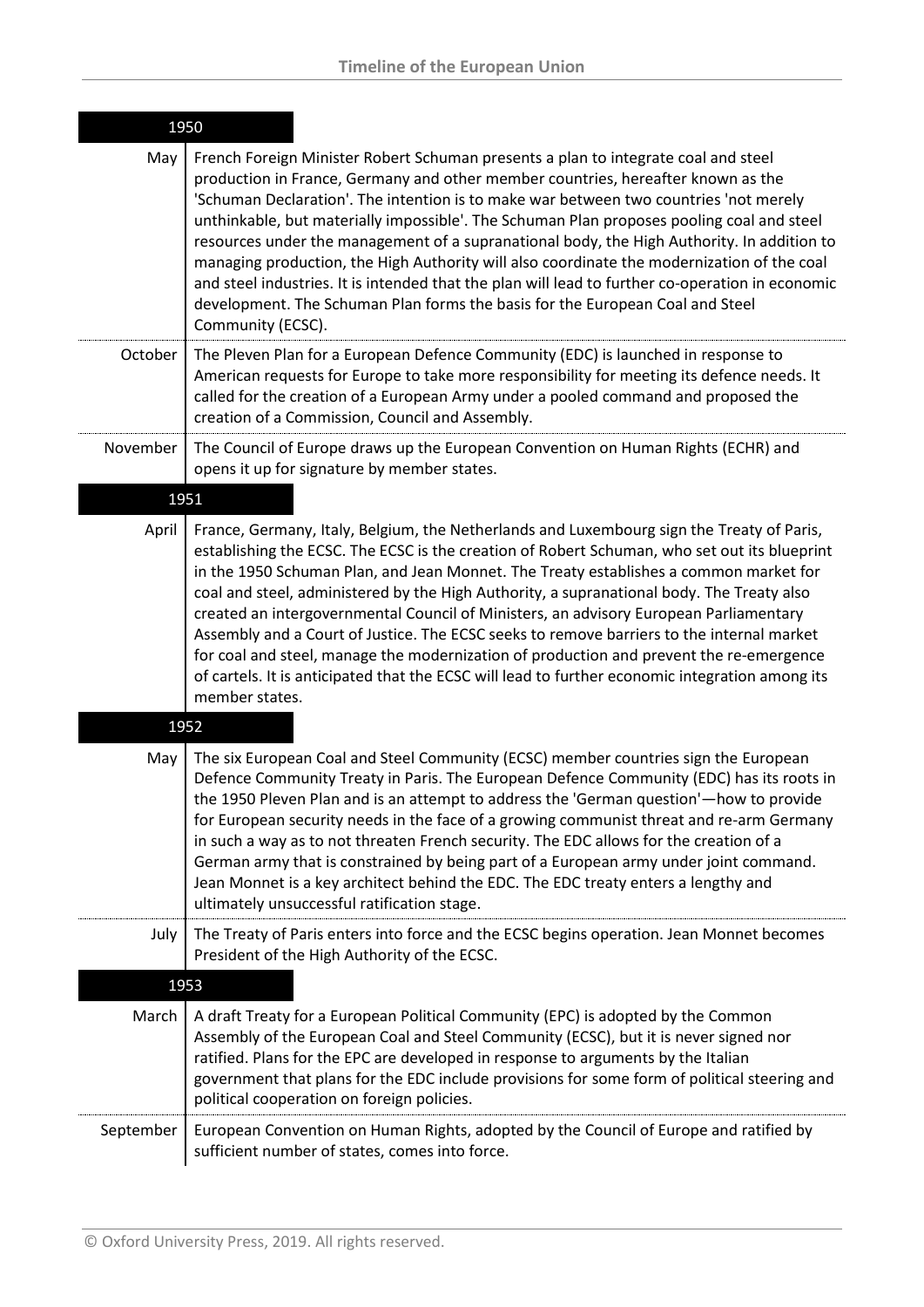| 1954     |                                                                                                                                                                                                                                                                                                                                                                                                                                                                                                                                                                                                                                                                                                                                                                                                                                                                                                                               |
|----------|-------------------------------------------------------------------------------------------------------------------------------------------------------------------------------------------------------------------------------------------------------------------------------------------------------------------------------------------------------------------------------------------------------------------------------------------------------------------------------------------------------------------------------------------------------------------------------------------------------------------------------------------------------------------------------------------------------------------------------------------------------------------------------------------------------------------------------------------------------------------------------------------------------------------------------|
| August   | The French National Assembly fails to ratify the European Defence Community Treaty,<br>leading to the collapse of the European Political Community.                                                                                                                                                                                                                                                                                                                                                                                                                                                                                                                                                                                                                                                                                                                                                                           |
| October  | The Treaty creating the Western European Union (WEU) is signed. This treaty extends the<br>defensive alliance created by the Treaty of Brussels to also include Italy and Germany. The<br>WEU has a Council of foreign and defence ministers, a secretariat and an assembly.                                                                                                                                                                                                                                                                                                                                                                                                                                                                                                                                                                                                                                                  |
| November | Disappointed by the failure of the European Defence Community (EDC), Monnet announces<br>that he will not stand for a second term as President of the High Authority of the European<br>Coal and Steel Community (ECSC).                                                                                                                                                                                                                                                                                                                                                                                                                                                                                                                                                                                                                                                                                                      |
|          | 1955                                                                                                                                                                                                                                                                                                                                                                                                                                                                                                                                                                                                                                                                                                                                                                                                                                                                                                                          |
| April    | In the aftermath of failure of the European Defence Community (EDC) and European<br>Political Community (EPC), Jean Monnet contacts influential politicians from the Benelux<br>countries to discuss plans to revive European integration—he launches discussions with<br>these politicians rather than the French because it was French opposition that led to the<br>failure of the EDC. Two influential proposals develop from these discussions. Paul-Henri<br>Spaak, the Belgian foreign minister, circulates a memorandum to the European Coal and<br>Steel Community (ECSC) that proposes extending sectoral integration to nuclear energy and<br>to transport. This idea later forms the basis of the creation of Euratom (European Atomic<br>Energy Community). The Dutch foreign minister Jan Beyen produces a memorandum on<br>behalf of the Benelux states that proposes the creation of a general common market. |
| May      | In response to the Spaak and Beyen memorandums, the Assembly of the ECSC decides to<br>relaunch integration and calls for a conference of foreign ministers to be held in Messina,<br>Italy to discuss sectoral integration and the creation of a common market. Also this month,<br>the signing of the State Treaty between the four powers and Austria ends the occupation of<br>Austria.                                                                                                                                                                                                                                                                                                                                                                                                                                                                                                                                   |
| June     | A conference in Messina, Italy, is held to discuss the development of a common market and<br>further sectoral integration. The governments agree to set up a committee chaired by<br>Belgian foreign affairs minister Paul-Henri Spaak to explore the idea of further sectoral<br>integration and the development of a common market. The Spaak Committee is created.                                                                                                                                                                                                                                                                                                                                                                                                                                                                                                                                                         |
| October  | Jean Monnet sets up the Action Committee for the United States of Europe, a political lobby<br>group consisting of politicians and trade unions. Its aim is to secure broad political support<br>for the integration plans agreed at Messina.                                                                                                                                                                                                                                                                                                                                                                                                                                                                                                                                                                                                                                                                                 |
|          | 1956                                                                                                                                                                                                                                                                                                                                                                                                                                                                                                                                                                                                                                                                                                                                                                                                                                                                                                                          |
| March    | The Spaak Report on the creation of a common market is published. It recommends the<br>creation of a common market as well as sectoral integration in nuclear energy so that the<br>high costs of research and development in what he sees as a vital sector can be shared by<br>European states. This report forms the basis of the Treaties of Rome that will create the<br>European Economic Community (EEC) and Euratom.                                                                                                                                                                                                                                                                                                                                                                                                                                                                                                  |
| June     | Start of the 'Messina negotiations' based on the Spaak Report.                                                                                                                                                                                                                                                                                                                                                                                                                                                                                                                                                                                                                                                                                                                                                                                                                                                                |
| October  | USSR invades Hungary to put down anti-communist uprising. In the same month the Suez<br>crisis begins. Israel, Britain, and France attack Egypt and occupy Port Said, but are forced to<br>withdraw their troops in the face of opposition from the US. This crisis highlights France and<br>the UK's weakness as a unilateral actor in the new world order and so strengthens support<br>for European integration.                                                                                                                                                                                                                                                                                                                                                                                                                                                                                                           |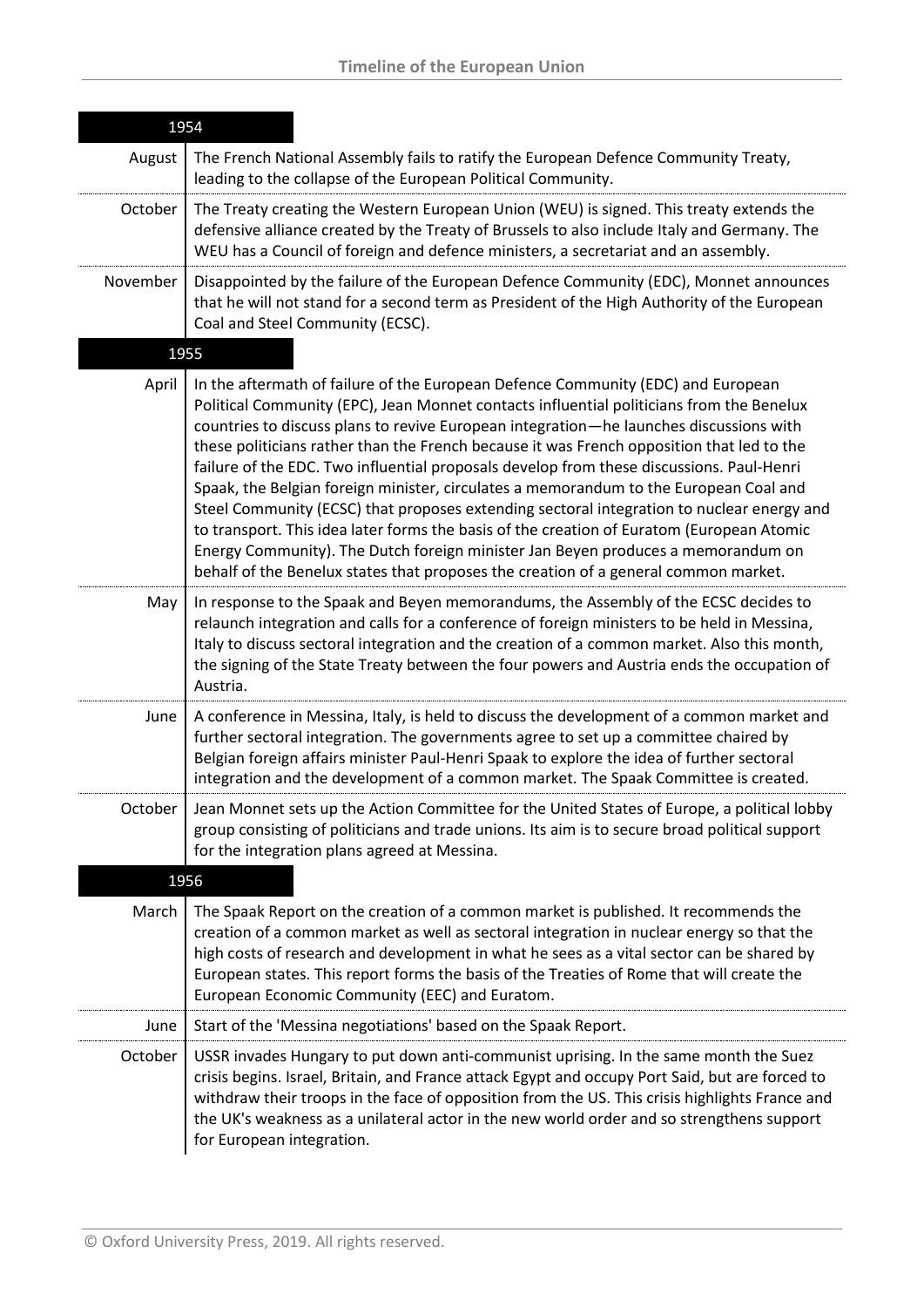| 1957     |                                                                                                                                                                                                                                                                                                                                                                                                                                                                                                                                                                                                                                                                                                                                                |  |
|----------|------------------------------------------------------------------------------------------------------------------------------------------------------------------------------------------------------------------------------------------------------------------------------------------------------------------------------------------------------------------------------------------------------------------------------------------------------------------------------------------------------------------------------------------------------------------------------------------------------------------------------------------------------------------------------------------------------------------------------------------------|--|
| March    | Completion of the Messina negotiations.                                                                                                                                                                                                                                                                                                                                                                                                                                                                                                                                                                                                                                                                                                        |  |
| April    | The Treaties of Rome (establishing the European Economic Community (EEC) and Euratom)<br>are signed. The six countries of the European Coal and Steel Community (ECSC) set up the<br>EEC and the Euratom. The EEC aims to create a custom union among the member states,<br>while Euratom is to promote joint development of nuclear energy.                                                                                                                                                                                                                                                                                                                                                                                                   |  |
|          | 1958                                                                                                                                                                                                                                                                                                                                                                                                                                                                                                                                                                                                                                                                                                                                           |  |
| January  | The Treaties of Rome come into force, establishing the European Economic Community<br>(EEC) and Euratom. The EEC consists of the European Commission, the Council of Ministers,<br>an advisory Parliamentary Assembly (later the European Parliament) and the European<br>Court of Justice. Walter Hallstein becomes the first President of the EEC Commission, Louis<br>Armand the first President of the Euratom Commission. A committee of permanent<br>representatives (COREPER) is created to prepare the work of the Council of Ministers.                                                                                                                                                                                               |  |
| March    | The European Parliamentary Assembly meets for the first time. Robert Schuman is elected<br>as its president.                                                                                                                                                                                                                                                                                                                                                                                                                                                                                                                                                                                                                                   |  |
| June     | The Fourth French Republic collapses; Charles de Gaulle becomes the first leader of the Fifth<br>French Republic                                                                                                                                                                                                                                                                                                                                                                                                                                                                                                                                                                                                                               |  |
| July     | Agriculture ministers, national experts and farm lobby groups meet at a conference in<br>Stresa, Italy, to discuss the details of the Common Agricultural Policy (CAP). The Stresa<br>Conference agrees on a principle of price supports for agricultural products. This means that<br>when prices within the Community fall below an agreed price for agricultural products, the<br>Community will intervene to raise the price by buying the commodity. When the price of<br>imported goods falls below the agreed price, tariffs will be levied to make up the difference.<br>The Stresa Conference also leads to the formation of a European agricultural lobby group,<br>the Committee of Professional Agricultural Organisations (COPA). |  |
| December | Charles de Gaulle is elected as French President, winning 78.5% of votes and securing his<br>mandate to lead the country.                                                                                                                                                                                                                                                                                                                                                                                                                                                                                                                                                                                                                      |  |
|          | 1959                                                                                                                                                                                                                                                                                                                                                                                                                                                                                                                                                                                                                                                                                                                                           |  |
| January  | The European Court of Human Rights is established in Strasbourg.<br>The creation of a customs union in the European Economic Community (EEC) begins.<br>Customs duties within the EEC are cut by 10%, as part of a time frame that proposes an<br>annual 10% reduction in tariffs and annual reductions in quotas. The deadline for the<br>removal of all quotas is 1961. A Common External Tariff is introduced.                                                                                                                                                                                                                                                                                                                              |  |
| June     | Greece applies for an association agreement with the EEC.                                                                                                                                                                                                                                                                                                                                                                                                                                                                                                                                                                                                                                                                                      |  |
| July     | Turkey applies for an association agreement with the EEC.                                                                                                                                                                                                                                                                                                                                                                                                                                                                                                                                                                                                                                                                                      |  |
|          | 1960                                                                                                                                                                                                                                                                                                                                                                                                                                                                                                                                                                                                                                                                                                                                           |  |
| January  | Austria, Denmark, Norway, Portugal, Sweden, Switzerland and the UK set up the European<br>Free Trade Association (EFTA). Like the European Economic Community (EEC), the EFTA aims<br>to establish free trade area, but it does not resort to common external tariffs and<br>supranational institutions. It is intended to create a counterbalance to the EEC.                                                                                                                                                                                                                                                                                                                                                                                 |  |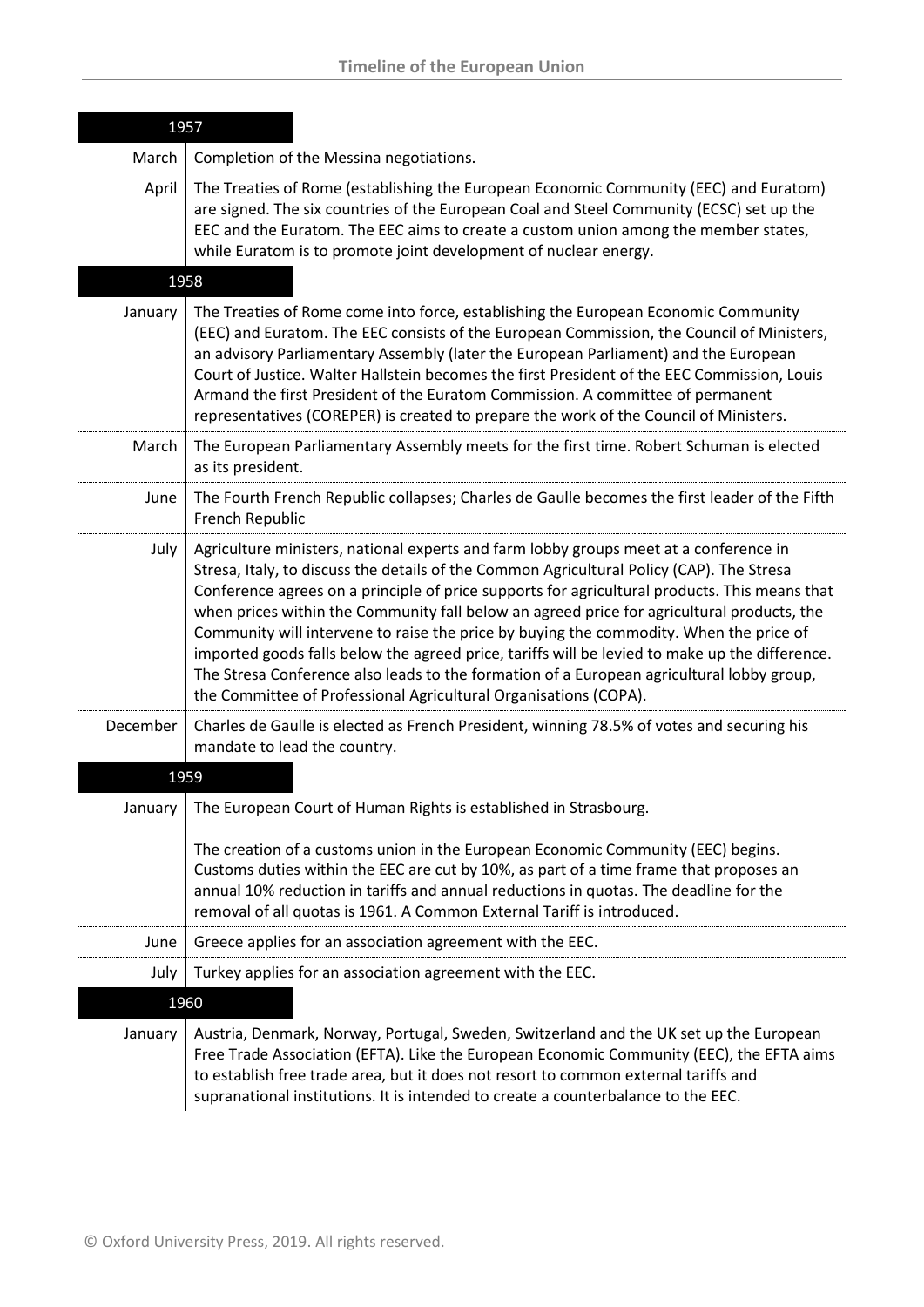| May       | The Council of Ministers agree to Commission proposals to accelerate the creation of a<br>common market by removing internal barriers to trade and creating a common external<br>tariff. This follows lobbying from business interests who are keen to see progress on the<br>development of the common market. The Commission links progress on the common<br>market to the creation of a Common Agricultural Policy (CAP). Linking these issues creates<br>momentum for developing the CAP, which is less widely supported policy than the creation<br>of a common market. This leads to adoption of the main elements of the CAP, which comes<br>into force in 1962.                                                                                                                                                                                                                                                                                         |
|-----------|-----------------------------------------------------------------------------------------------------------------------------------------------------------------------------------------------------------------------------------------------------------------------------------------------------------------------------------------------------------------------------------------------------------------------------------------------------------------------------------------------------------------------------------------------------------------------------------------------------------------------------------------------------------------------------------------------------------------------------------------------------------------------------------------------------------------------------------------------------------------------------------------------------------------------------------------------------------------|
|           | 1961                                                                                                                                                                                                                                                                                                                                                                                                                                                                                                                                                                                                                                                                                                                                                                                                                                                                                                                                                            |
| July      | The Athens Agreement is signed between Greece and the European Economic Community<br>(EEC). This creates the first accession agreement between the EEC and an outside state. The<br>Agreement anticipates eventual Greek accession to the EEC and toward that end provides<br>for the development of a customs union and harmonization of certain agricultural and tax<br>provisions after a period of 22 years and the free movement of persons, services and capital<br>after a period of 12 years.                                                                                                                                                                                                                                                                                                                                                                                                                                                           |
| August    | Britain, Denmark, and Ireland apply for membership of the EEC, but French President<br>Charles de Gaulle is sceptical about the British application.                                                                                                                                                                                                                                                                                                                                                                                                                                                                                                                                                                                                                                                                                                                                                                                                            |
| 1962      |                                                                                                                                                                                                                                                                                                                                                                                                                                                                                                                                                                                                                                                                                                                                                                                                                                                                                                                                                                 |
| April     | Norway submits its first application to join the European Economic Community (EEC).                                                                                                                                                                                                                                                                                                                                                                                                                                                                                                                                                                                                                                                                                                                                                                                                                                                                             |
|           | 1963                                                                                                                                                                                                                                                                                                                                                                                                                                                                                                                                                                                                                                                                                                                                                                                                                                                                                                                                                            |
| January   | De Gaulle announces his veto of British membership of the European Economic Community<br>(EEC), arguing that Britain's political and economic interests are incompatible with those of<br>the EEC and that it lacks a commitment to European integration. This move is seen as a<br>reflection of French fears that the close Anglo-American relations would lead to increased<br>American influence in Europe if Britain becomes a member. The veto is also a response to<br>concerns that British opposition could jeopardize the development of the Common<br>Agricultural Policy (CAP) that the French had fought hard for. De Gaulle's surprise<br>announcement of his veto at a press conference is a change in tactics- he had first<br>demanded that the British accept all terms of the acquis, without concessions. The French<br>veto effectively brings to an end to accession negotiations that were underway with<br>Norway, Denmark and Ireland. |
| July      | The first Yaoundé Convention is signed in Yaoundé, Cameroon between the European<br>Economic Community (EEC) and 18 African countries. The agreement provides the countries,<br>mostly former French colonies, with a package of aid and preferential trade relations.                                                                                                                                                                                                                                                                                                                                                                                                                                                                                                                                                                                                                                                                                          |
| September | An Association Agreement is signed with Turkey. The Ankara Agreement, as it is known, aims<br>to strengthen trade and economic relations and lead to the gradual development of a<br>customs union.                                                                                                                                                                                                                                                                                                                                                                                                                                                                                                                                                                                                                                                                                                                                                             |
| 1965      |                                                                                                                                                                                                                                                                                                                                                                                                                                                                                                                                                                                                                                                                                                                                                                                                                                                                                                                                                                 |
| April     | The Merger Treaty is signed, agreeing to merge the institutions of the European Coal and<br>Steel Community (ECSC), European Economic Community (EEC), and Euratom into a single<br>organization. The High Authority of the ECSC, the Commission of the EEC and the<br>Commission of Euratom are merged into a single Commission, and the Merger Treaty<br>creates a single Council of Ministers. The Community is now known as the European<br>Community or 'EC' rather than the 'EEC'.                                                                                                                                                                                                                                                                                                                                                                                                                                                                        |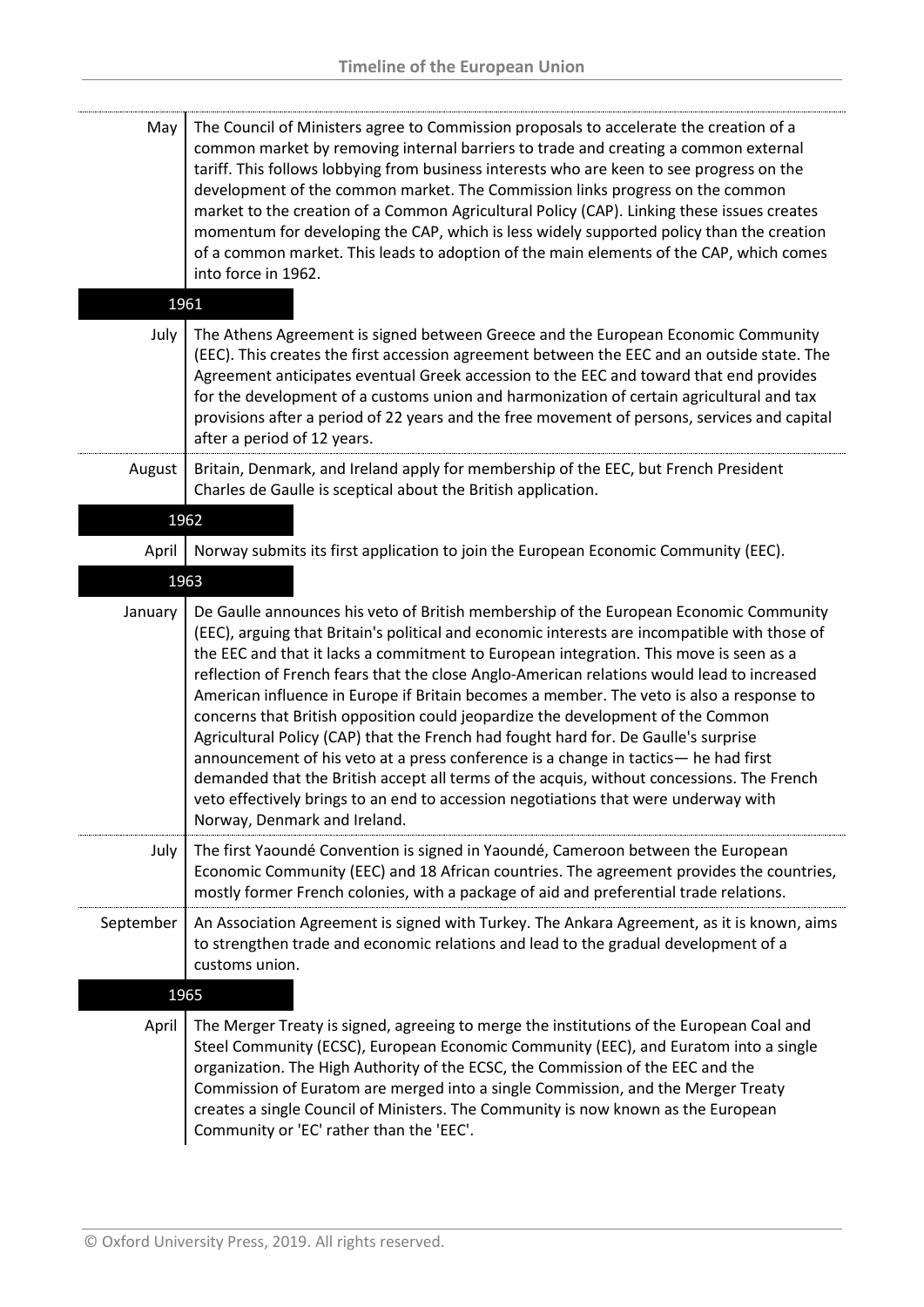| July | The 'empty chair crisis' begins after the French foreign minister withdraws the French     |
|------|--------------------------------------------------------------------------------------------|
|      | Permanent Representative from the Council of Ministers. This French boycott is in protest  |
|      | against the potential waning of intergovernmental influence in the EEC. The Commission     |
|      | proposed to introduce own-source funding for the EEC, replacing the system of funding      |
|      | through national contributions, and enhance the European Parliament's power of budgetary   |
|      | scrutiny. Moreover, the EEC was scheduled to move to qualified majority voting in a number |
|      | of areas by January 1966 as part of the plan to complete the customs union. The French     |
|      | boycott of the Council brings the work of the EEC to a halt.                               |

## 1966

January The Luxemburg compromise ends the French boycott of the Council of Ministers, six months after it began. The Luxemburg Compromise reinforces intergovernmentalism in the EEC through the following measures: first, it gives governments the right to veto proposals in the Council of Ministers if their national interests were at stake. This effectively halts the shift to majority voting that had been planned for January 1966 and consequently stalls integration. The compromise also seeks to limit supranationalism by keeping the EEC budget funded by national contributions and not from own resources and by limiting the political resources of the Commission.

| 1967     |                                                                                                                                                                                                                                                                                                                                                                                                                       |
|----------|-----------------------------------------------------------------------------------------------------------------------------------------------------------------------------------------------------------------------------------------------------------------------------------------------------------------------------------------------------------------------------------------------------------------------|
| May      | Britain, Denmark, and Ireland make a second application for membership of the European<br><b>Economic Community (EEC)</b>                                                                                                                                                                                                                                                                                             |
| July     | The Merger Treaty takes effect and The European Coal and Steel Community (ECSC), the EEC<br>and the Euratom is merged to form the European Community (EC). The Belgian Liberal<br>politician Jean Rey becomes the first Commission President for all three communities (ECSC,<br>EEC, Euratom). In the same month, Sweden applies for membership and Norway makes its<br>second application for membership of the EC. |
| December | France vetoes the British membership application for a second time (along with those of<br>Denmark, Ireland, Norway and Sweden).                                                                                                                                                                                                                                                                                      |
| 1968     |                                                                                                                                                                                                                                                                                                                                                                                                                       |

July  $\vert$  The Customs Union of the EC is completed ahead of schedule.

## 1969

April | A military coup in Greece leads to the suspension of democratic institutions and the eventual cancellation of the Association Agreement with the European Economic Community (EEC).

French President Charles de Gaulle resigns after being defeated in a referendum on government reforms. The departure of de Gaulle changes the political climate in Europe, removing a source of opposition to further integration.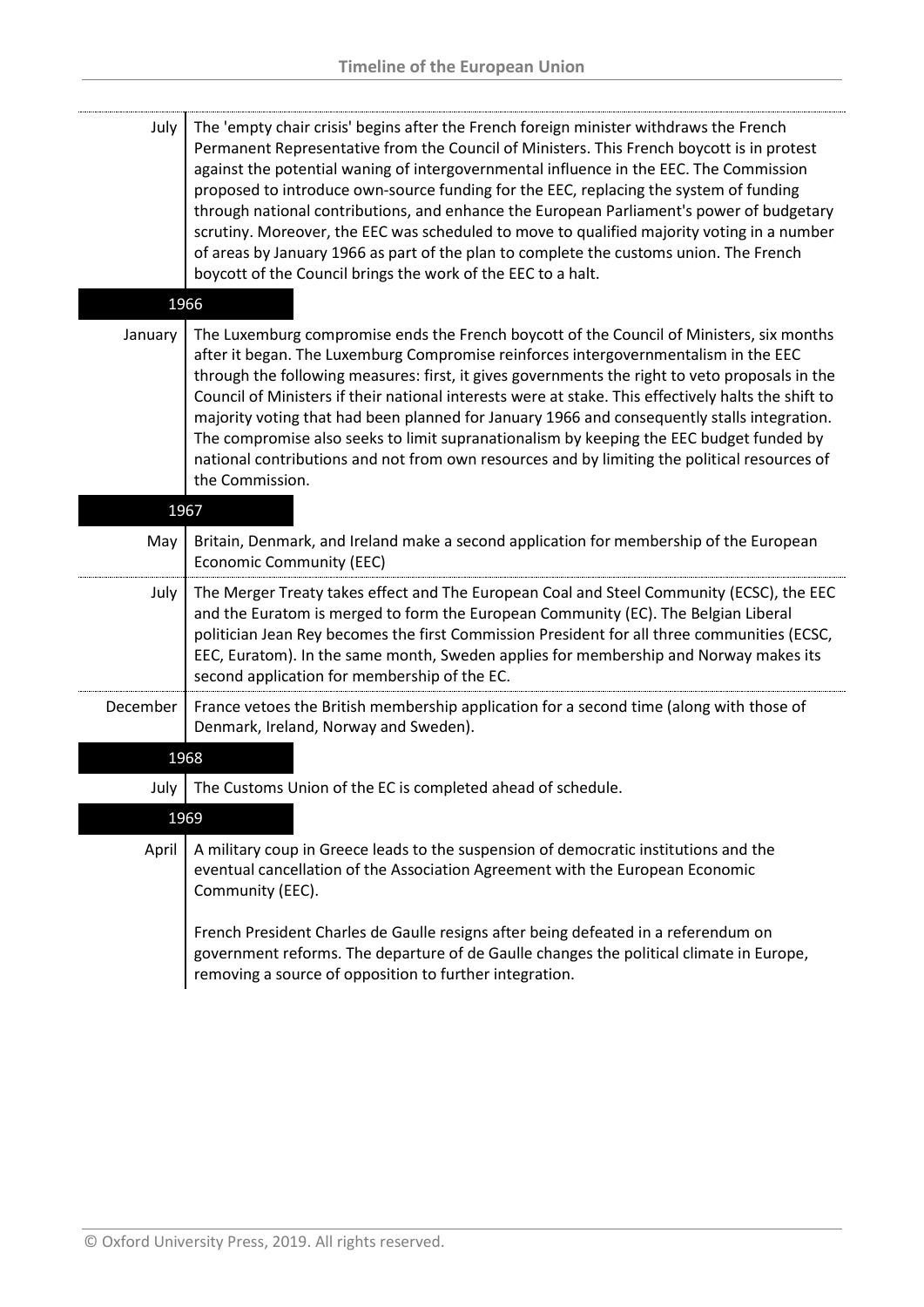| December  | The Hague Summit is held to re-launch European integration.                                                                                                                                                                                                                                                                                                                                                                                                                                                                                                                                                                                                                                                                                                             |
|-----------|-------------------------------------------------------------------------------------------------------------------------------------------------------------------------------------------------------------------------------------------------------------------------------------------------------------------------------------------------------------------------------------------------------------------------------------------------------------------------------------------------------------------------------------------------------------------------------------------------------------------------------------------------------------------------------------------------------------------------------------------------------------------------|
|           | At the request of the French, the summit focuses on three aspects of integration:<br>completion; widening; and deepening. The member states agree to grant the EC its own<br>resources and grant limited budgetary oversight powers to the parliament. This replaces the<br>system of national budgetary contributions to the EC. Deepening refers to progress on<br>integration in new policy areas. Member states agree on the objectives of economic and<br>monetary union and cooperation in foreign policy. Unlike his predecessor, Charles de Gaulle,<br>the new French President, Georges Pompidou is not opposed to British membership of the<br>EC and the member states agree on opening accession negotiations with Britain, Denmark,<br>Ireland and Norway. |
| 1970      |                                                                                                                                                                                                                                                                                                                                                                                                                                                                                                                                                                                                                                                                                                                                                                         |
| April     | After reaching agreement on the issue at the Hague Summit, the member states signed a<br>Budgetary Treaty that gives the EC financing from its own resources. The Treaty of Rome<br>had originally provided that the EC would undergo a transition from funding the budget<br>from member state contributions to funding by its own resources-the tariffs that EC<br>member states collected on agricultural imports, the common external tariff and a<br>percentage of VAT revenues. The French blocked this transition in 1965.                                                                                                                                                                                                                                       |
| June      | After agreement on re-launching widening of the Community is reached at the Hague<br>Summit, membership negotiations begin with Britain, Ireland, Denmark, and Norway.                                                                                                                                                                                                                                                                                                                                                                                                                                                                                                                                                                                                  |
| 1972      |                                                                                                                                                                                                                                                                                                                                                                                                                                                                                                                                                                                                                                                                                                                                                                         |
| January   | Completion of membership negotiations with Britain, Ireland, Denmark, and Norway;<br>Accession Treaties signed.                                                                                                                                                                                                                                                                                                                                                                                                                                                                                                                                                                                                                                                         |
| April     | A French referendum on the EC enlargement results in a yes vote of 68.28% with a turnout<br>of 60.27%.                                                                                                                                                                                                                                                                                                                                                                                                                                                                                                                                                                                                                                                                  |
| May       | Irish voters accept EC membership in a referendum, with 83.1% of valid votes in favour of<br>membership and 16.9% of votes against membership.                                                                                                                                                                                                                                                                                                                                                                                                                                                                                                                                                                                                                          |
| September | Norwegian voters reject EC membership in a referendum with 53.5% of voters opposed to<br>membership.                                                                                                                                                                                                                                                                                                                                                                                                                                                                                                                                                                                                                                                                    |
| October   | At the Paris Summit, the member states agree to give a high priority to the development of<br>regional policy and request the Commission to prepare a report on the issue. The member<br>states reach agreement on the coordination of national regional policies and on the<br>establishment of a regional development fund. The new member states, Britain, Denmark<br>and Ireland, were included in these discussions.                                                                                                                                                                                                                                                                                                                                               |
|           | Also this month, Danish voters decide in a referendum to join the EC, with 63.4% of voters in<br>favour of membership and 36.6% opposed.                                                                                                                                                                                                                                                                                                                                                                                                                                                                                                                                                                                                                                |
| 1973      |                                                                                                                                                                                                                                                                                                                                                                                                                                                                                                                                                                                                                                                                                                                                                                         |
| January   | The first enlargement of the EC takes place and the EC expands to include Britain, Denmark<br>and Ireland.                                                                                                                                                                                                                                                                                                                                                                                                                                                                                                                                                                                                                                                              |
| October   | The oil crisis begins. OPEC (Organization of Petroleum Exporting Countries) raises the price<br>of oil and announces production cuts. They introduce an embargo on oil exports to the<br>Netherlands because of its support for Israel during the Yom Kippur war.                                                                                                                                                                                                                                                                                                                                                                                                                                                                                                       |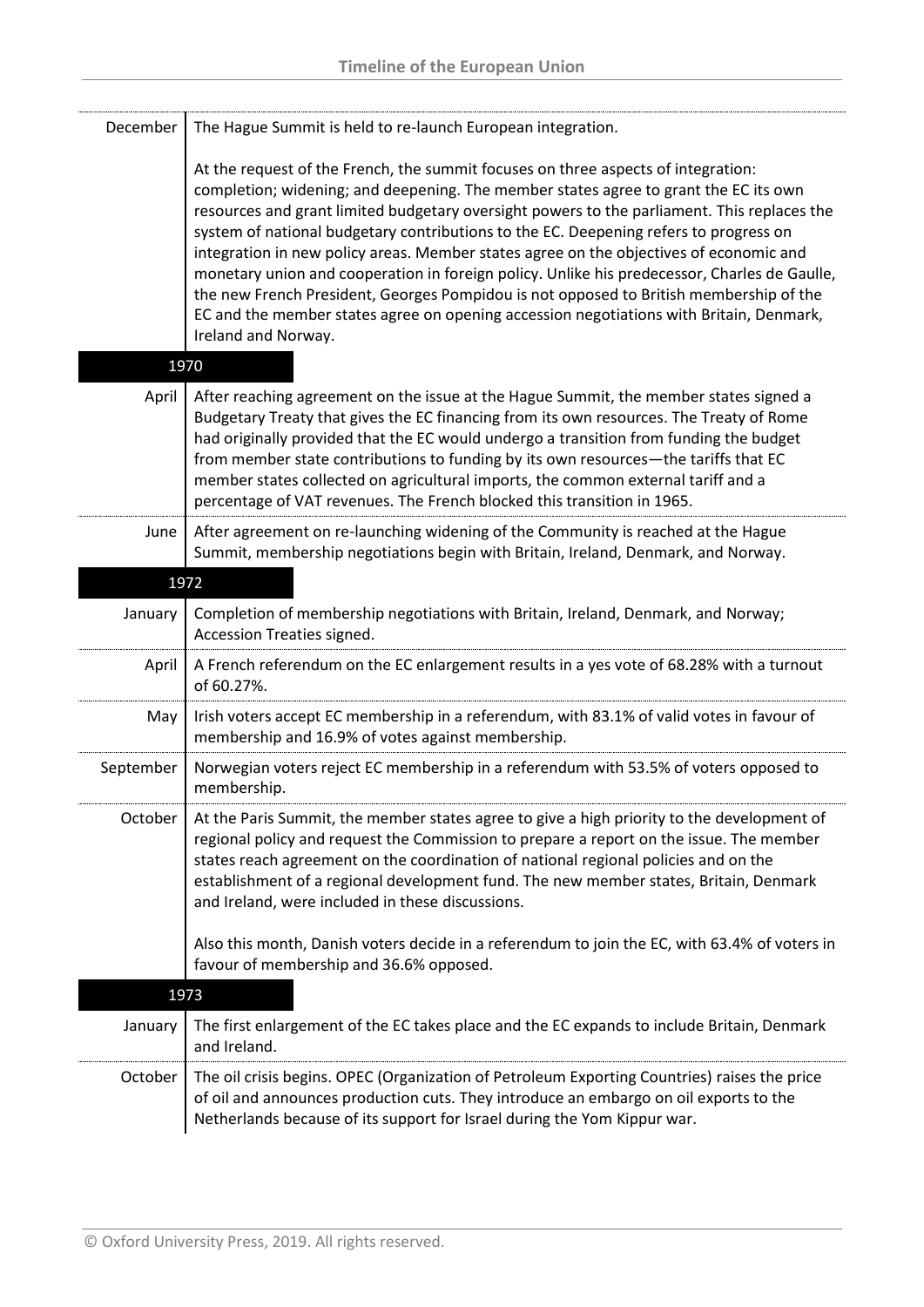| 1974     |                                                                                                                                                                                                                                                                                                                                                                                                                                                                                                                                                                                                                                                                                                              |  |
|----------|--------------------------------------------------------------------------------------------------------------------------------------------------------------------------------------------------------------------------------------------------------------------------------------------------------------------------------------------------------------------------------------------------------------------------------------------------------------------------------------------------------------------------------------------------------------------------------------------------------------------------------------------------------------------------------------------------------------|--|
| January  | France is forced to leave the currency 'snake in the tunnel'.                                                                                                                                                                                                                                                                                                                                                                                                                                                                                                                                                                                                                                                |  |
| February | A general election in Britain produces a Labour minority government led by Harold Wilson,<br>who campaigned on promises to renegotiate the British terms of entry of the EC.                                                                                                                                                                                                                                                                                                                                                                                                                                                                                                                                 |  |
| July     | Turkey invades Cyprus.                                                                                                                                                                                                                                                                                                                                                                                                                                                                                                                                                                                                                                                                                       |  |
| December | The Paris summit agrees to direct elections to the European Parliament (EP) to be held on or<br>after 1978, the creation of the European Council, and the creation of the European Regional<br>Development Fund (ERDF). The latter is an important concession for British membership of<br>the EC. Germany had been opposed to the creation of the ERDF, but Ireland and Italy<br>threatened to boycott the summit unless the regional fund was established.                                                                                                                                                                                                                                                 |  |
| 1975     |                                                                                                                                                                                                                                                                                                                                                                                                                                                                                                                                                                                                                                                                                                              |  |
| January  | The European Regional Development Fund (ERDF) comes into operation.                                                                                                                                                                                                                                                                                                                                                                                                                                                                                                                                                                                                                                          |  |
| February | The First Lomé Convention is signed between the EC and 46 African, Caribbean and Pacific<br>states. This aid and trade package replaces the Yaoundé Convention.                                                                                                                                                                                                                                                                                                                                                                                                                                                                                                                                              |  |
| March    | First European Council meeting is held in Dublin. Agreement was reached in the 1974 Paris<br>summit to establish regular European Council meetings. The Dublin European Council grants<br>Britain some reimbursement of its VAT contributions.                                                                                                                                                                                                                                                                                                                                                                                                                                                               |  |
| June     | British Prime Minister Harold Wilson holds a referendum on continued British membership<br>of the EC. During the election campaign in 1974, Wilson was highly critical of the accession<br>terms negotiated by the government of Conservative leader Edward Heath and vowed to<br>hold a referendum on continued membership. Voters endorse British membership by<br>67.23% 'yes' votes, with a turnout of 64.03%. In the same month, Greece lodges its<br>application for membership of the EC, following its return to democracy. This re-establishes<br>Greece's path to EC membership, which had been derailed after the suspension of its 1962<br>accession agreement following its 1967 military coup. |  |
| July     | The member states sign the second budgetary treaty that amends the financial provisions of<br>the EC. The Treaty creates the European Court of Auditors and increases the power of the EP<br>by giving it the right to reject the budget as a whole.                                                                                                                                                                                                                                                                                                                                                                                                                                                         |  |
|          | 1977                                                                                                                                                                                                                                                                                                                                                                                                                                                                                                                                                                                                                                                                                                         |  |
| March    | Portuguese application for membership of the EC.                                                                                                                                                                                                                                                                                                                                                                                                                                                                                                                                                                                                                                                             |  |
| July     | Spanish application for membership of the EC.                                                                                                                                                                                                                                                                                                                                                                                                                                                                                                                                                                                                                                                                |  |
|          | 1978                                                                                                                                                                                                                                                                                                                                                                                                                                                                                                                                                                                                                                                                                                         |  |
| June     | Accession negotiations with Portugal begin. Portugal had applied for EC membership in 1977<br>following its transition to democracy.                                                                                                                                                                                                                                                                                                                                                                                                                                                                                                                                                                         |  |
| July     | The Bremen European Council agrees to pursue proposal from German Chancellor Helmut<br>Schmidt and French President Valéry Giscard d'Estaing for a 'zone of monetary stability in<br>Europe'. This leads to the development of the European Monetary System (EMS).                                                                                                                                                                                                                                                                                                                                                                                                                                           |  |
|          | The Council decision to elect members of the European Parliament (EP) by direct universal<br>suffrage comes into force.                                                                                                                                                                                                                                                                                                                                                                                                                                                                                                                                                                                      |  |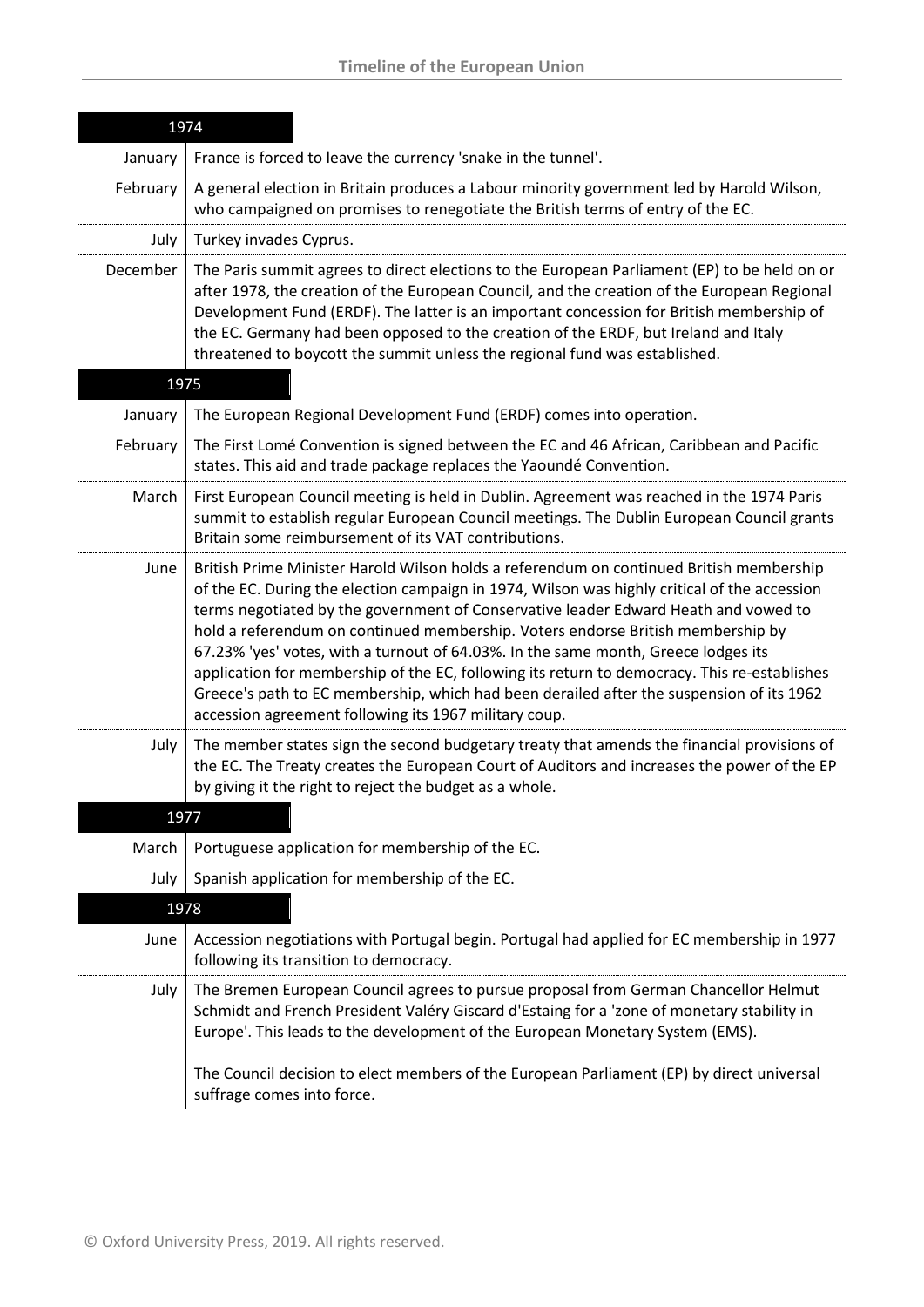| 1979     |                                                                                                                                                                                                                                                                                                                                                                                                                                                                                                                                                                                                                                                |
|----------|------------------------------------------------------------------------------------------------------------------------------------------------------------------------------------------------------------------------------------------------------------------------------------------------------------------------------------------------------------------------------------------------------------------------------------------------------------------------------------------------------------------------------------------------------------------------------------------------------------------------------------------------|
| March    | The European Monetary System (EMS) begins operation. All the EC member states join the<br>Exchange Rate Mechanism (ERM) except for Britain, which allows the pound sterling to float<br>on international currency markets.                                                                                                                                                                                                                                                                                                                                                                                                                     |
| May      | The Greek Accession Treaty is signed.                                                                                                                                                                                                                                                                                                                                                                                                                                                                                                                                                                                                          |
| June     | The first direct elections to the European Parliament (EP) are held from June 7-10. Elections<br>were originally planned for the autumn of 1978, but were postponed when the British had<br>difficulty enacting national legislation for the elections. Overall, turnout is 63%. Six political<br>groupings are formed for the first European Parliamentary elections: the Socialists, Christian<br>Democrats, Liberals and Allies, European Progressive Democrats, European Conservatives<br>and Communists and Allies.                                                                                                                       |
| November | At the Dublin European Council, Prime Minister Margaret Thatcher demands a British<br>budgetary rebate to reduce Britain's net contribution to the EC budget. Britain's<br>contribution to the budget is high due to its relatively high levels of VAT receipts and<br>agricultural imports coupled with a small farming sector which meant relatively lower levels<br>of Common Agricultural Policy (CAP) payments to farmers. No agreement is reached.                                                                                                                                                                                       |
| 1980     |                                                                                                                                                                                                                                                                                                                                                                                                                                                                                                                                                                                                                                                |
| March    | The Second Lomé Convention comes into effect between the EC and the African, Caribbean<br>and Pacific (ACP) countries.                                                                                                                                                                                                                                                                                                                                                                                                                                                                                                                         |
| 1981     |                                                                                                                                                                                                                                                                                                                                                                                                                                                                                                                                                                                                                                                |
| January  | Greece joins the EC and becomes its 10th member state.                                                                                                                                                                                                                                                                                                                                                                                                                                                                                                                                                                                         |
| November | German foreign minister Hans-Dietrich Genscher and Italian foreign minister Emilio Colombo<br>submit to member states their plan for increasing political co-operation. The 'Genscher-<br>Colombo Plan' emphasises greater foreign policy co-operation among member states and<br>advocates movement toward eventual political union. The plan calls for a new European<br>Charter to replace the treaties and form a constitution for the European Communities.                                                                                                                                                                               |
| 1982     |                                                                                                                                                                                                                                                                                                                                                                                                                                                                                                                                                                                                                                                |
| February | Greenland withdraws from the EC after a consultative referendum. As part of the Danish<br>realm, Greenland had become a member of the EC when Denmark joined. After being<br>granted Home Rule, Greenland opted to leave the EC. It maintains special fishing rights set<br>out in a protocol of the EC Treaty.                                                                                                                                                                                                                                                                                                                                |
| 1983     |                                                                                                                                                                                                                                                                                                                                                                                                                                                                                                                                                                                                                                                |
| June     | In response to the Genscher-Colombo plan, the Stuttgart European Council signs the Solemn<br>Declaration on European Union, which calls for a strengthening of common policies in the<br>Union, including increased qualified majority voting in the Council and the development of a<br>European foreign policy.                                                                                                                                                                                                                                                                                                                              |
| 1984     |                                                                                                                                                                                                                                                                                                                                                                                                                                                                                                                                                                                                                                                |
| February | The European Parliament (EP) approves the 'Spinelli Plan', a draft treaty on European Union,<br>by 237 votes in favour and 31 votes against. The treaty was drafted by the EP's Committee<br>on Institutional Affairs, with the Italian MEP Altiero Spinelli as rapporteur. Among its various<br>proposals, the treaty recommended the adoption of the majority voting in the Council, co-<br>decision in the EP, completion of the single market and monetary union and the<br>development of a European foreign policy under the leadership of the European Council.<br>The Parliament's treaty was largely ignored by national parliaments. |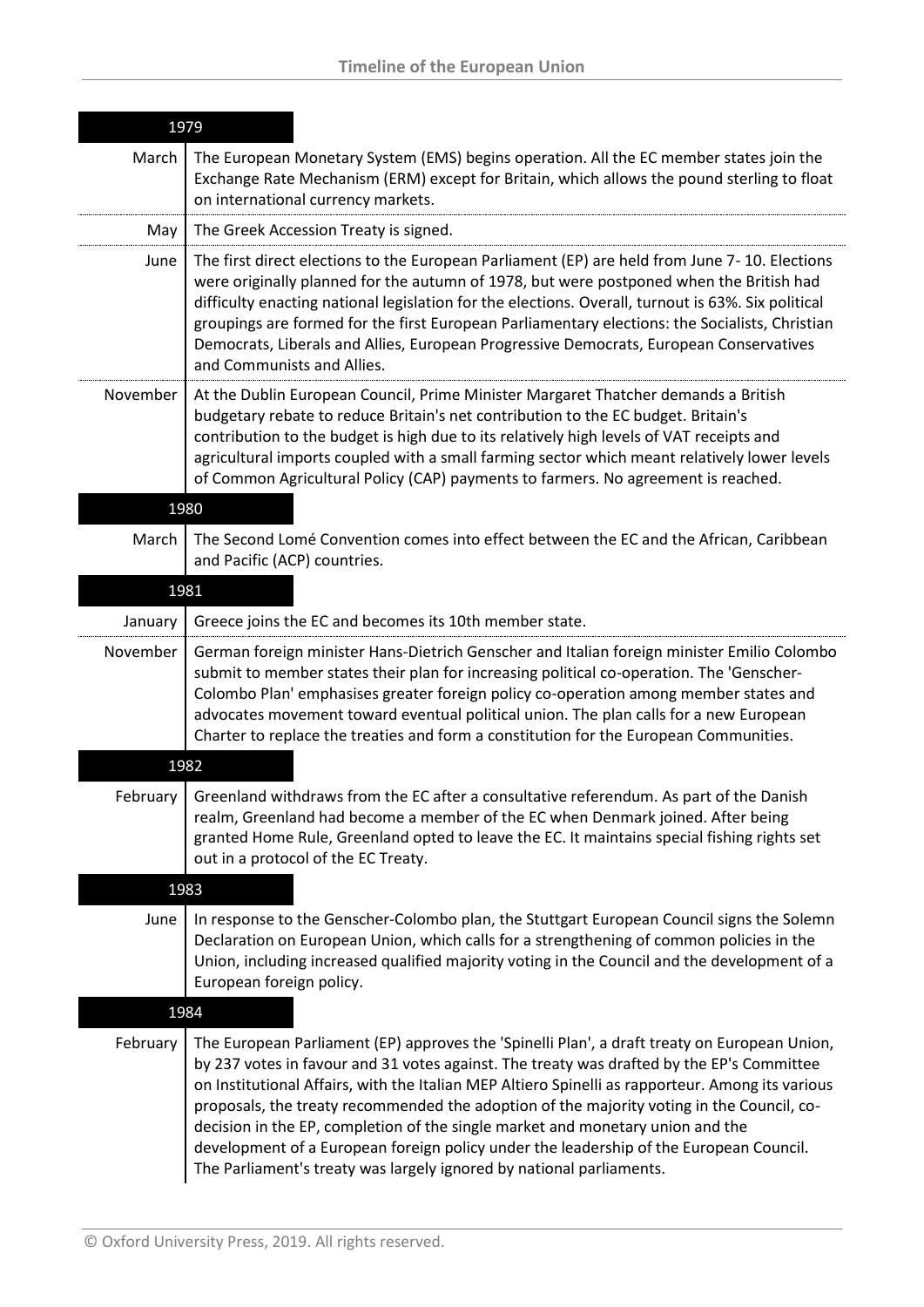| June      | The Fontainebleau European Council settles the British budgetary dispute by increasing the<br>EC's own resources and decreasing CAP expenditures. The Fontainebleau summit also<br>confirms the member states' commitment to the goal of the completion of the single market<br>and creates the Dooge committee to investigate institutional reforms necessary for<br>completing the single market. The same month, the second direct elections to EP are held.<br>The overall turnout is 61%.                                                                                                                                              |
|-----------|---------------------------------------------------------------------------------------------------------------------------------------------------------------------------------------------------------------------------------------------------------------------------------------------------------------------------------------------------------------------------------------------------------------------------------------------------------------------------------------------------------------------------------------------------------------------------------------------------------------------------------------------|
| September | The Dooge Committee is formed to study the issue of institutional reform in the European<br>Community. The committee is chaired by former Irish foreign minister James Dooge.                                                                                                                                                                                                                                                                                                                                                                                                                                                               |
| December  | The Third Lomé Convention is signed.                                                                                                                                                                                                                                                                                                                                                                                                                                                                                                                                                                                                        |
|           | 1985                                                                                                                                                                                                                                                                                                                                                                                                                                                                                                                                                                                                                                        |
| January   | The first European passports are issued.                                                                                                                                                                                                                                                                                                                                                                                                                                                                                                                                                                                                    |
| March     | The Brussels European Council gives the Commission a mandate to produce a plan on the<br>completion of the Single Market. The Dooge Report is released. The Dooge report<br>recommends the creation of a European Union, with development of European foreign and<br>security and defence policies, the creation of a single market and economic area and further<br>integration in environmental, cultural and social policy areas. Institutionally, the Dooge<br>report recommends further supranationalism: qualified majority voting, co-decision in the<br>European Parliament (EP), fewer Commissioners and a strengthened executive. |
| June      | Jacques Delors submits the White Paper on the completion of the Single Market to the<br>European Council meeting in Milan. The report, undertaken together with Commission Vice-<br>President Lord Cockfield, recommends over 300 measures that would remove the remaining<br>barriers to the free movement of people, goods, services and capital by a deadline of 1992.                                                                                                                                                                                                                                                                   |
| December  | The Single European Act is agreed in principle by heads of government at Luxembourg<br>European Council. Also, the first Schengen agreement is signed between states that wish to<br>abolish internal border controls. France, Germany, Belgium, Luxemburg, and the<br>Netherlands sign the agreement.                                                                                                                                                                                                                                                                                                                                      |
|           | 1986                                                                                                                                                                                                                                                                                                                                                                                                                                                                                                                                                                                                                                        |
| January   | Portugal and Spain join the EC, which completes the second round of enlargement, bringing<br>the number of member states to 12.                                                                                                                                                                                                                                                                                                                                                                                                                                                                                                             |
| February  | On 17 February the foreign ministers of Britain, France, Germany, Belgium, the Netherlands,<br>Luxemburg, Portugal, Spain and Ireland sign the SEA in Luxemburg. Denmark will not sign<br>the treaty until it has gained approval in a referendum, and Italy and Greece declare that<br>they will not sign until the Danish outcome is known.<br>On 27 February 56.2% of Danish voters approve the SEA in a referendum. The following day,                                                                                                                                                                                                  |
|           | the foreign ministers of Denmark, Greece and Italy sign the Treaty in the Hague.                                                                                                                                                                                                                                                                                                                                                                                                                                                                                                                                                            |
| May       | The third Lomé Convention comes into force.                                                                                                                                                                                                                                                                                                                                                                                                                                                                                                                                                                                                 |
|           | 1987                                                                                                                                                                                                                                                                                                                                                                                                                                                                                                                                                                                                                                        |
| April     | Turkey applies for EC membership.                                                                                                                                                                                                                                                                                                                                                                                                                                                                                                                                                                                                           |
| July      | Single European Act (SEA) comes into effect. It revises the Treaty of Rome and aims to<br>create an internal market within the EC. Most significantly, it abolishes national vetoes in a<br>number of policy areas relating to the single market.                                                                                                                                                                                                                                                                                                                                                                                           |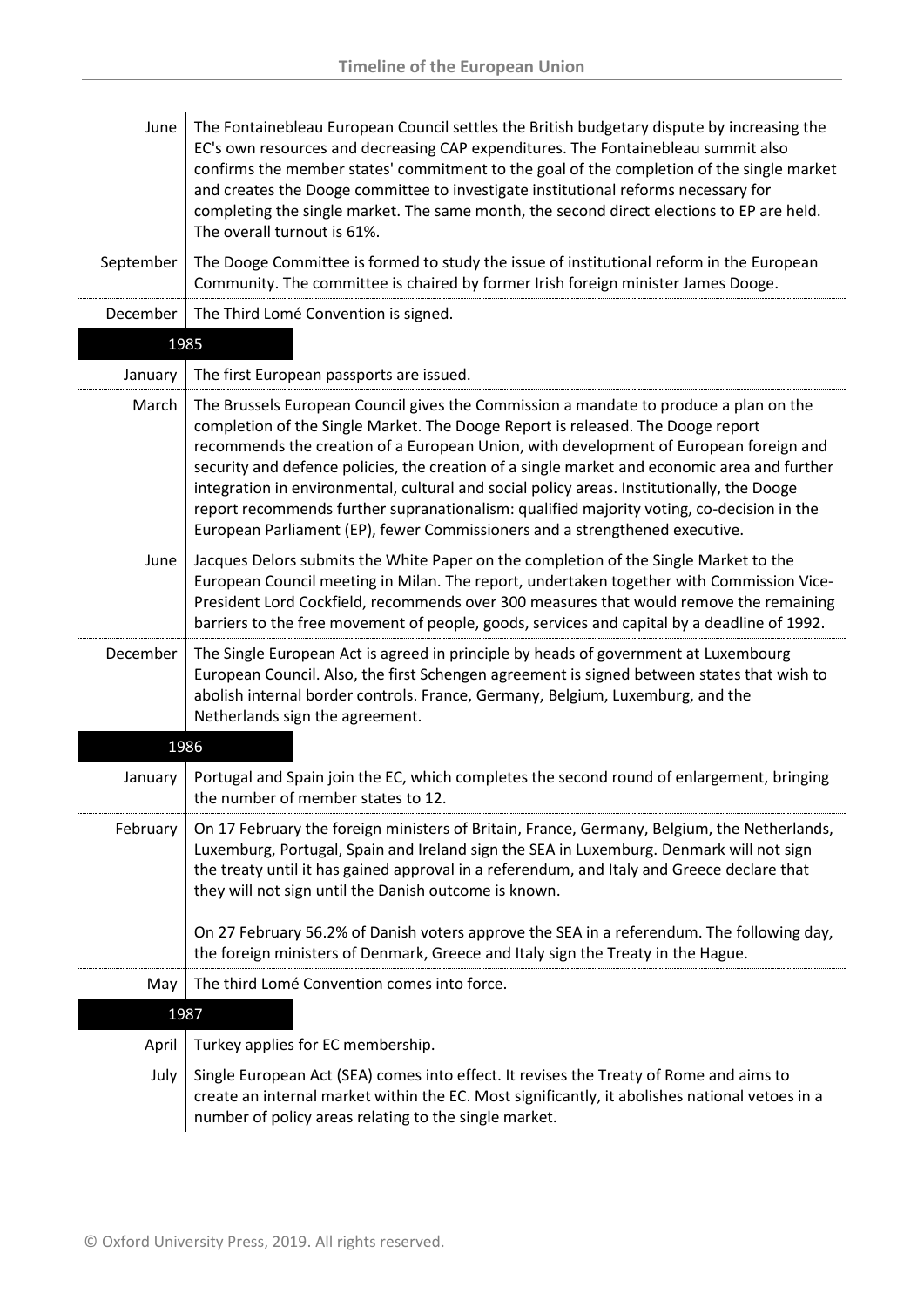| 1988     |                                                                                                                                                                                                                                                                                                                                                                                                                                                                                                                                                                                                                                                                                                                                                                                                                                                                                                                                                                                                                                                                       |
|----------|-----------------------------------------------------------------------------------------------------------------------------------------------------------------------------------------------------------------------------------------------------------------------------------------------------------------------------------------------------------------------------------------------------------------------------------------------------------------------------------------------------------------------------------------------------------------------------------------------------------------------------------------------------------------------------------------------------------------------------------------------------------------------------------------------------------------------------------------------------------------------------------------------------------------------------------------------------------------------------------------------------------------------------------------------------------------------|
| June     | The Council, the Commission and the European Parliament (EP) sign an interinstitutional<br>agreement aimed at improving budgetary discipline. The agreement ties budget increases to<br>Community GNP growth rates and sets upper ceiling for budgetary increases.                                                                                                                                                                                                                                                                                                                                                                                                                                                                                                                                                                                                                                                                                                                                                                                                    |
| 1989     |                                                                                                                                                                                                                                                                                                                                                                                                                                                                                                                                                                                                                                                                                                                                                                                                                                                                                                                                                                                                                                                                       |
| July     | Austria applies for EC membership.                                                                                                                                                                                                                                                                                                                                                                                                                                                                                                                                                                                                                                                                                                                                                                                                                                                                                                                                                                                                                                    |
|          | 1990                                                                                                                                                                                                                                                                                                                                                                                                                                                                                                                                                                                                                                                                                                                                                                                                                                                                                                                                                                                                                                                                  |
| July     | Cyprus and Malta apply for EC membership.                                                                                                                                                                                                                                                                                                                                                                                                                                                                                                                                                                                                                                                                                                                                                                                                                                                                                                                                                                                                                             |
| October  | On 3 October the five German Länder of the former German Democratic Republic (GDR)<br>become part of the FRG—and part of the EC—with the re-unification of Germany. Margaret<br>Thatcher reluctantly brings the pound into the Exchange Rate Mechanism (ERM).                                                                                                                                                                                                                                                                                                                                                                                                                                                                                                                                                                                                                                                                                                                                                                                                         |
| November | The second Schengen agreement is signed creating a single external border for immigration<br>checks and leading to the adoption of common rules on asylum, visas and immigration. The<br>agreement is scheduled to come into effect in 1995. Italy becomes a member of the<br>Schengen countries.                                                                                                                                                                                                                                                                                                                                                                                                                                                                                                                                                                                                                                                                                                                                                                     |
| 1991     |                                                                                                                                                                                                                                                                                                                                                                                                                                                                                                                                                                                                                                                                                                                                                                                                                                                                                                                                                                                                                                                                       |
| July     | Sweden applies for EC membership.                                                                                                                                                                                                                                                                                                                                                                                                                                                                                                                                                                                                                                                                                                                                                                                                                                                                                                                                                                                                                                     |
| December | The Maastricht European Council agrees the principles of the TEU. The member states agree<br>on a three stage plan for economic and monetary union. The first stage, already begun in<br>1990, was the freeing of capital markets in Europe. The second stage, scheduled to begin in<br>1994, is a process of economic convergence. The third stage is the establishment of a<br>European Central Bank (ECB), fixing of exchange rates and adoption of a single currency.<br>Member states agree that this will begin by 1997 if member states satisfy the economic<br>criteria, or by 1999 at the latest. Both Denmark and Britain secure opt-outs from this third<br>stage of monetary union. Politically, the Treaty extends qualified majority voting and<br>establishes a three-pillar structure to promote cooperation in foreign and security policies<br>and on asylum and immigration issues. The Cohesion Fund is established to assist Greece,<br>Spain, Ireland and Portugal. A chapter on social policy is annexed to the TEU as a separate<br>protocol. |
|          | 1992                                                                                                                                                                                                                                                                                                                                                                                                                                                                                                                                                                                                                                                                                                                                                                                                                                                                                                                                                                                                                                                                  |
| February | The Maastricht Treaty on European Union (TEU) is signed by the member states and its<br>difficult ratification process begins.                                                                                                                                                                                                                                                                                                                                                                                                                                                                                                                                                                                                                                                                                                                                                                                                                                                                                                                                        |
| March    | Finland applies for EC membership.                                                                                                                                                                                                                                                                                                                                                                                                                                                                                                                                                                                                                                                                                                                                                                                                                                                                                                                                                                                                                                    |
| May      | Switzerland applies for EC membership.                                                                                                                                                                                                                                                                                                                                                                                                                                                                                                                                                                                                                                                                                                                                                                                                                                                                                                                                                                                                                                |
| June     | On 2 June, Danish voters reject the Treaty of Maastricht in a referendum, with 50.7%<br>opposed to the treaty and 49.3% in favour. The turnout for the referendum is 82.90%. In the<br>same month, the Petersberg Declaration of the Western European Union commits member<br>states to allocate armed forces to peace-keeping and humanitarian tasks in Europe.                                                                                                                                                                                                                                                                                                                                                                                                                                                                                                                                                                                                                                                                                                      |
| November | Norway makes its third application for EC membership.                                                                                                                                                                                                                                                                                                                                                                                                                                                                                                                                                                                                                                                                                                                                                                                                                                                                                                                                                                                                                 |
| December | Swiss referendum rejects membership of the European Economic Area (EEA). The Swiss<br>government subsequently suspends its application for membership of EC. In the same<br>month, Denmark successfully negotiated an agreement at the Edinburgh summit which<br>allows four Danish opt-outs from the Maastricht Treaty, including the single currency.                                                                                                                                                                                                                                                                                                                                                                                                                                                                                                                                                                                                                                                                                                               |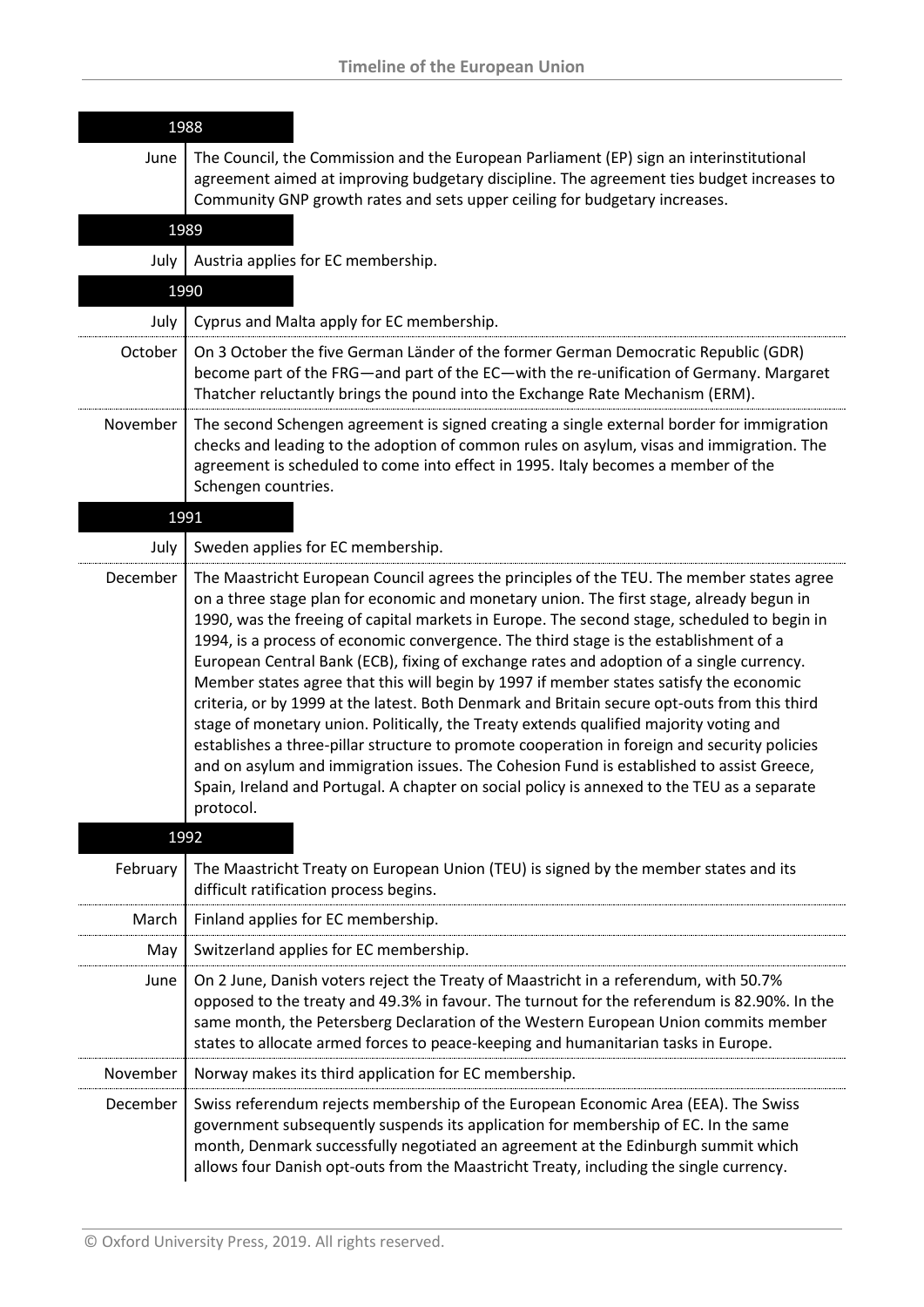|          | 1993                                                                                                                                                                                                                                                                                                                                                                                                                                                                          |
|----------|-------------------------------------------------------------------------------------------------------------------------------------------------------------------------------------------------------------------------------------------------------------------------------------------------------------------------------------------------------------------------------------------------------------------------------------------------------------------------------|
| February | Accession negotiations begin with Austria, Finland and Sweden.                                                                                                                                                                                                                                                                                                                                                                                                                |
| April    | Accession negotiations begin with Norway.                                                                                                                                                                                                                                                                                                                                                                                                                                     |
| May      | After Denmark negotiates opt-outs in the Edinburgh Agreement, Danish voters endorse the<br>Treaty on European Union (TEU) in the second Danish referendum on the Treaty, with 53.8%<br>of voters in support the second time around.                                                                                                                                                                                                                                           |
| June     | The Copenhagen European Council meeting proposes that the countries of east and central<br>Europe will be eligible for membership once they have fulfilled political criteria of stable<br>institutions, rule of law, human rights and respect for minority rights, economic criteria of a<br>functioning market economy and have adopted the acquis communautaire. These become<br>known as the 'Copenhagen criteria'.                                                       |
| November | The Maastricht Treaty comes into force on 1 November. The European Union (EU) is<br>established.                                                                                                                                                                                                                                                                                                                                                                              |
|          | 1994                                                                                                                                                                                                                                                                                                                                                                                                                                                                          |
| January  | Stage II of Economic and Monetary Union (EMU) begins. This involves the convergence of<br>economic policies of member states with objective targets for debt, deficit, inflation and<br>exchange rate fluctuation levels, known as the convergence criteria. In the same month, the<br>European Economic Area (EEA) comes into effect, allowing goods, services, capital and<br>people to move freely among the EU and the EEA members, Norway, Iceland and<br>Liechtenstein. |
| April    | Hungary and Poland apply for EU membership.                                                                                                                                                                                                                                                                                                                                                                                                                                   |
| June     | In a referendum, 66.6% of voters in Austria support EU membership. The fourth direct<br>elections to the European Parliament (EP) are held with an overall voter turnout of 56.8%.                                                                                                                                                                                                                                                                                            |
| October  | EU membership is approved in Finland. In a referendum 56.9% of voters support<br>membership.                                                                                                                                                                                                                                                                                                                                                                                  |
| November | In a referendum held on 13 November 52.8% of Swedish voters support EU membership.<br>Later this month, Norwegian voters reject EU membership in a referendum, with 52.2% of<br>voters opposed to membership and 47.8% in favour. Voter turnout is 88.6%.                                                                                                                                                                                                                     |
| 1995     |                                                                                                                                                                                                                                                                                                                                                                                                                                                                               |
| January  | Austria, Finland, and Sweden become members of the EU, bringing the number of member<br>states to 15. Also in January, the World Trade Organization (WTO) is created, replacing the<br>General Agreement on Tariffs and Trade (GATT).                                                                                                                                                                                                                                         |
| March    | An expanded Schengen Agreement came into force on 26 March, removing internal border<br>controls among France, Germany, Portugal, Spain, the Benelux countries, Greece and<br>Austria.                                                                                                                                                                                                                                                                                        |
| June     | Romania and the Slovak Republic apply for EU membership.                                                                                                                                                                                                                                                                                                                                                                                                                      |
| October  | Latvia applies for EU membership.                                                                                                                                                                                                                                                                                                                                                                                                                                             |
| November | Estonia applies for EU membership.                                                                                                                                                                                                                                                                                                                                                                                                                                            |
| December | Lithuania and Bulgaria apply for EU membership.                                                                                                                                                                                                                                                                                                                                                                                                                               |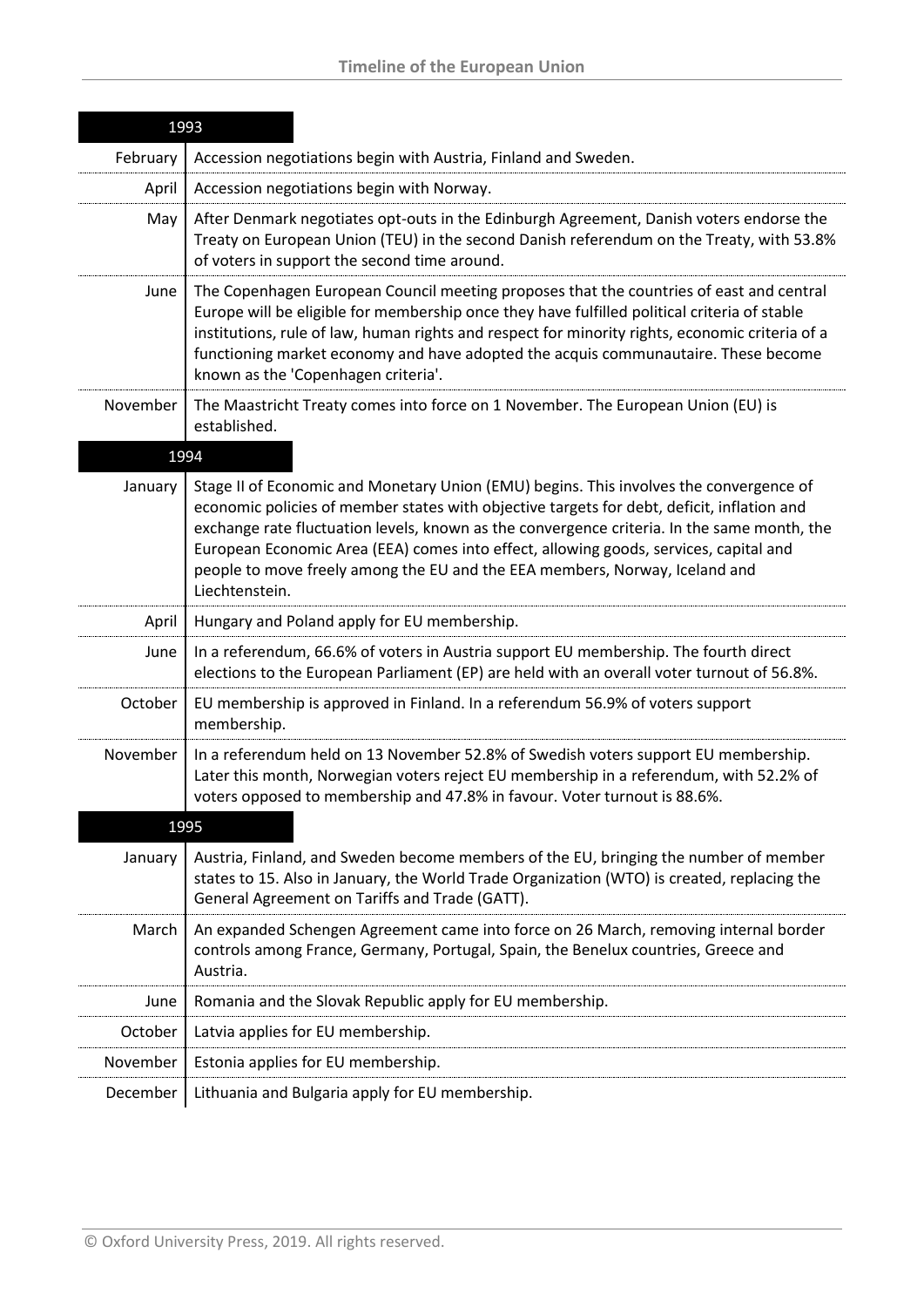|           | 1996                                                                                                                                                                                                                                                                                                                                                                                                                                                                                                                                                                                                                                                                                                                                                                                                                                              |
|-----------|---------------------------------------------------------------------------------------------------------------------------------------------------------------------------------------------------------------------------------------------------------------------------------------------------------------------------------------------------------------------------------------------------------------------------------------------------------------------------------------------------------------------------------------------------------------------------------------------------------------------------------------------------------------------------------------------------------------------------------------------------------------------------------------------------------------------------------------------------|
| January   | The Czech Republic applies for EU membership.                                                                                                                                                                                                                                                                                                                                                                                                                                                                                                                                                                                                                                                                                                                                                                                                     |
| June      | Slovenia applies for EU membership.                                                                                                                                                                                                                                                                                                                                                                                                                                                                                                                                                                                                                                                                                                                                                                                                               |
| December  | The Dublin European Council agrees on the main principles of a growth and stability pact to<br>support monetary union. The Council highlights the need for member states and the union<br>to work together on growth and employment and to this end issues the Dublin declaration<br>on Employment. The Dublin European Council also calls for an Intergovernmental<br>Conference to examine treaty revision in order to make the Union more responsive to its<br>citizens, to strengthen the capacity of the Union in justice and home affairs, particularly<br>concerning visa, asylum and immigration policy, and to develop greater coherency of<br>external policy. The Council calls for institutional reforms that will improve the EU's ability to<br>take decisions and develop 'comprehensible, transparent and democratic procedures'. |
|           | In the same month, Denmark, Sweden and Finland join the Schengen area.                                                                                                                                                                                                                                                                                                                                                                                                                                                                                                                                                                                                                                                                                                                                                                            |
| 1999      |                                                                                                                                                                                                                                                                                                                                                                                                                                                                                                                                                                                                                                                                                                                                                                                                                                                   |
| January   | The Socialist group in the European Parliament (EP) calls for a censure motion to dismiss the<br>Santer Commission in the wake of fraud allegations. After the Christian Democrats withdraw<br>their support for the motion, it is defeated by a margin of 232 votes in favour of censuring<br>the Commission and 293 votes against. The European Parliament instead calls for an<br>independent committee to investigate the fraud charges.                                                                                                                                                                                                                                                                                                                                                                                                      |
| March     | The Santer Commission resigns after the revelation of fraud, nepotism and mismanagement.                                                                                                                                                                                                                                                                                                                                                                                                                                                                                                                                                                                                                                                                                                                                                          |
| May       | The Amsterdam Treaty enters into force on 1 May.                                                                                                                                                                                                                                                                                                                                                                                                                                                                                                                                                                                                                                                                                                                                                                                                  |
| June      | The fifth direct elections to the EP are held. The European People's Party-European<br>Democrats win a plurality of the votes, with a voter turnout of 49.8%.                                                                                                                                                                                                                                                                                                                                                                                                                                                                                                                                                                                                                                                                                     |
| December  | The Helsinki European Council agrees to open accession negotiations with Bulgaria, Latvia,<br>Lithuania, Malta, Romania, and Slovakia, and also recognises Turkey as an applicant country.                                                                                                                                                                                                                                                                                                                                                                                                                                                                                                                                                                                                                                                        |
|           | 2000                                                                                                                                                                                                                                                                                                                                                                                                                                                                                                                                                                                                                                                                                                                                                                                                                                              |
| February  | An Intergovernmental Conference (IGC) is launched to discuss reforms left uncompleted<br>after the Treaty of Amsterdam. These include the size and composition of the Commission,<br>the weighting of votes in the Council of Ministers and Qualified Majority Voting.                                                                                                                                                                                                                                                                                                                                                                                                                                                                                                                                                                            |
| June      | The Cotonou Agreement is signed as a successor to the Lomé Convention.                                                                                                                                                                                                                                                                                                                                                                                                                                                                                                                                                                                                                                                                                                                                                                            |
| September | In a referendum, Danish people vote to reject adoption of the Euro by a vote of 53% to 47%                                                                                                                                                                                                                                                                                                                                                                                                                                                                                                                                                                                                                                                                                                                                                        |
| December  | The Nice European Council agrees the Treaty of Nice and formally proclaims the Charter of<br>Fundamental Rights of the European Union. The Treaty proposes a series of institutional<br>reforms to prepare for the upcoming enlargement of the Union.                                                                                                                                                                                                                                                                                                                                                                                                                                                                                                                                                                                             |
| 2001      |                                                                                                                                                                                                                                                                                                                                                                                                                                                                                                                                                                                                                                                                                                                                                                                                                                                   |
| January   | Greece joins the single currency.                                                                                                                                                                                                                                                                                                                                                                                                                                                                                                                                                                                                                                                                                                                                                                                                                 |
| June      | The Irish people reject the Treaty of Nice in a referendum, with 53.87% voting 'no' and an<br>overall turnout of 34.79%.                                                                                                                                                                                                                                                                                                                                                                                                                                                                                                                                                                                                                                                                                                                          |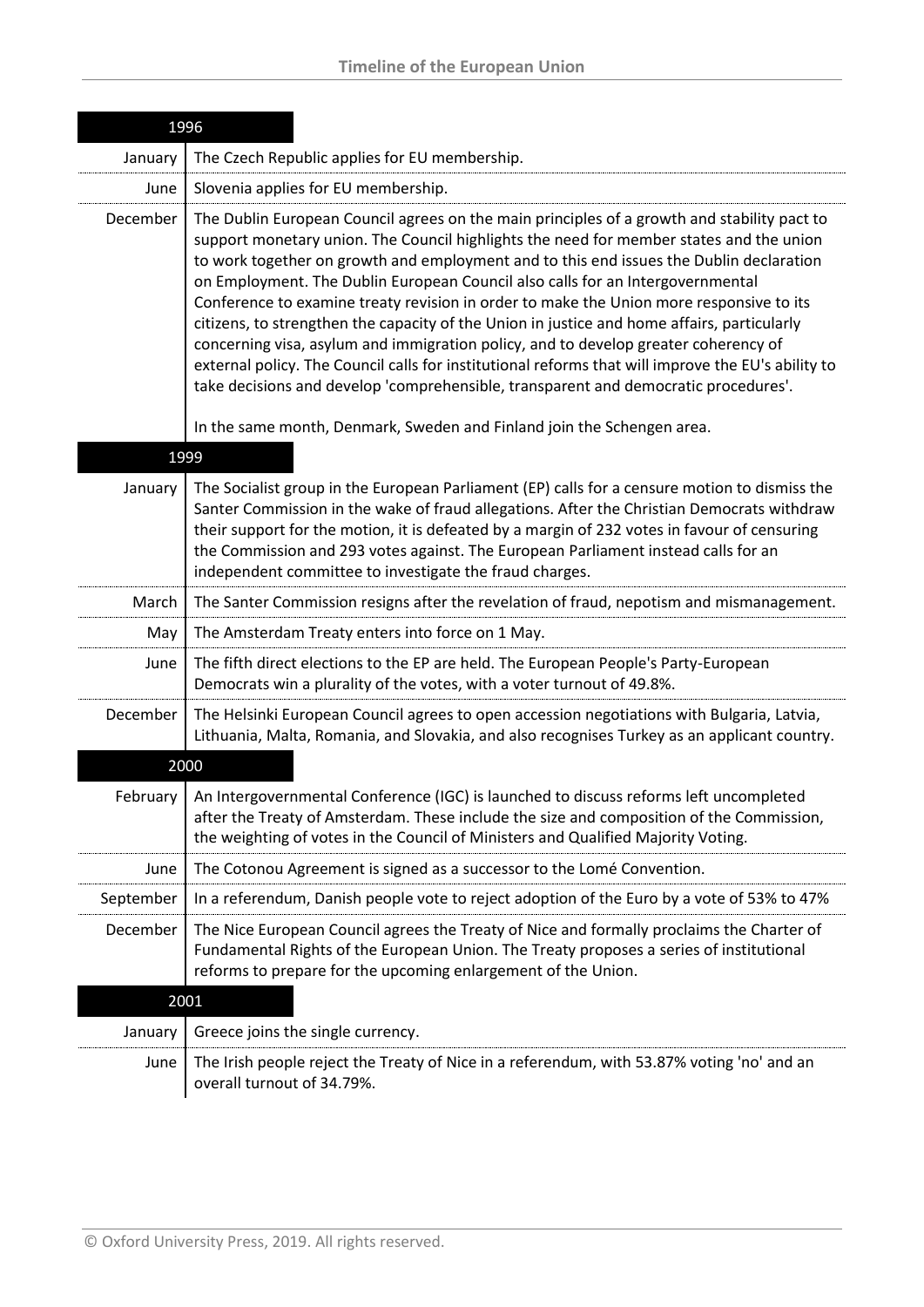| December  | The Laeken European Council adopts the Declaration on the Future of the European Union,<br>which calls for the establishment of a convention to prepare the ground for a European<br>Constitution for the next Intergovernmental Conference (IGC). The convention is to consist<br>of representatives of member state governments, parliaments, the European Parliament,<br>European Commission and governments and parliaments of accession countries, as well as<br>representatives from the regions and the EU social partners. The Convention is asked to<br>propose ways of creating a clearer division of competences, simplifying the treaties and<br>enhancing democracy and transparency in the Union. |
|-----------|-----------------------------------------------------------------------------------------------------------------------------------------------------------------------------------------------------------------------------------------------------------------------------------------------------------------------------------------------------------------------------------------------------------------------------------------------------------------------------------------------------------------------------------------------------------------------------------------------------------------------------------------------------------------------------------------------------------------|
|           | 2002                                                                                                                                                                                                                                                                                                                                                                                                                                                                                                                                                                                                                                                                                                            |
| January   | Euro notes and coins are introduced in the 12 member states of the EU on 1 January.<br>Denmark, Sweden and Britain stay outside the Eurozone.                                                                                                                                                                                                                                                                                                                                                                                                                                                                                                                                                                   |
| February  | Convention on the Future of Europe begins its deliberations in Brussels, chaired by former<br>French President Valéry Giscard d'Estaing. The Euro becomes the sole currency in the 12<br>Eurozone countries.                                                                                                                                                                                                                                                                                                                                                                                                                                                                                                    |
| July      | The European Coal and Steel Community (ECSC) Treaty expires after 50 years in force.                                                                                                                                                                                                                                                                                                                                                                                                                                                                                                                                                                                                                            |
| October   | Irish voters approve the Nice Treaty in a second referendum. The second referendum sees<br>62.89% of voters supporting the Treaty, with turnout of 49.47%, up almost 15 percentage<br>points from the 2001 referendum.                                                                                                                                                                                                                                                                                                                                                                                                                                                                                          |
|           | 2003                                                                                                                                                                                                                                                                                                                                                                                                                                                                                                                                                                                                                                                                                                            |
| February  | The Treaty of Nice enters into force on 1 February.                                                                                                                                                                                                                                                                                                                                                                                                                                                                                                                                                                                                                                                             |
| March     | Referendums on EU membership are held in Malta and Slovenia which approve EU<br>membership by votes of 53.6% and 89.6% respectively.                                                                                                                                                                                                                                                                                                                                                                                                                                                                                                                                                                            |
| April     | The European Parliament (EP) assents to the accession of ten new member states and the<br>Accession Treaty is signed by all states. The same month, Hungarians vote in a referendum<br>to approve EU membership, with 83.76% of voters in support of membership.                                                                                                                                                                                                                                                                                                                                                                                                                                                |
| May       | Voters approve EU memberships in referendums held in Lithuania (89.95% in favour) and<br>Slovakia (92.46% in favour).                                                                                                                                                                                                                                                                                                                                                                                                                                                                                                                                                                                           |
| June      | In referendums in Poland and the Czech Republic, voters approve EU membership with<br>support of 77.45% in Poland and 77.33% in the Czech Republic.                                                                                                                                                                                                                                                                                                                                                                                                                                                                                                                                                             |
| July      | Valéry Giscard d'Estaing presents the draft EU Constitution to the European Council which<br>approves it in principle for the member states to consider in more detail for the next<br>European Council in December.                                                                                                                                                                                                                                                                                                                                                                                                                                                                                            |
| September | Swedish people vote to reject adoption of the Euro in a referendum with 55.91% 'no' votes<br>and a turnout of 82.60%.                                                                                                                                                                                                                                                                                                                                                                                                                                                                                                                                                                                           |
|           | Estonians vote in a referendum to approve EU membership, with 66.83% in favour. Later in<br>the same month, 67% of voters support EU membership in a referendum in Latvia.                                                                                                                                                                                                                                                                                                                                                                                                                                                                                                                                      |
| October   |                                                                                                                                                                                                                                                                                                                                                                                                                                                                                                                                                                                                                                                                                                                 |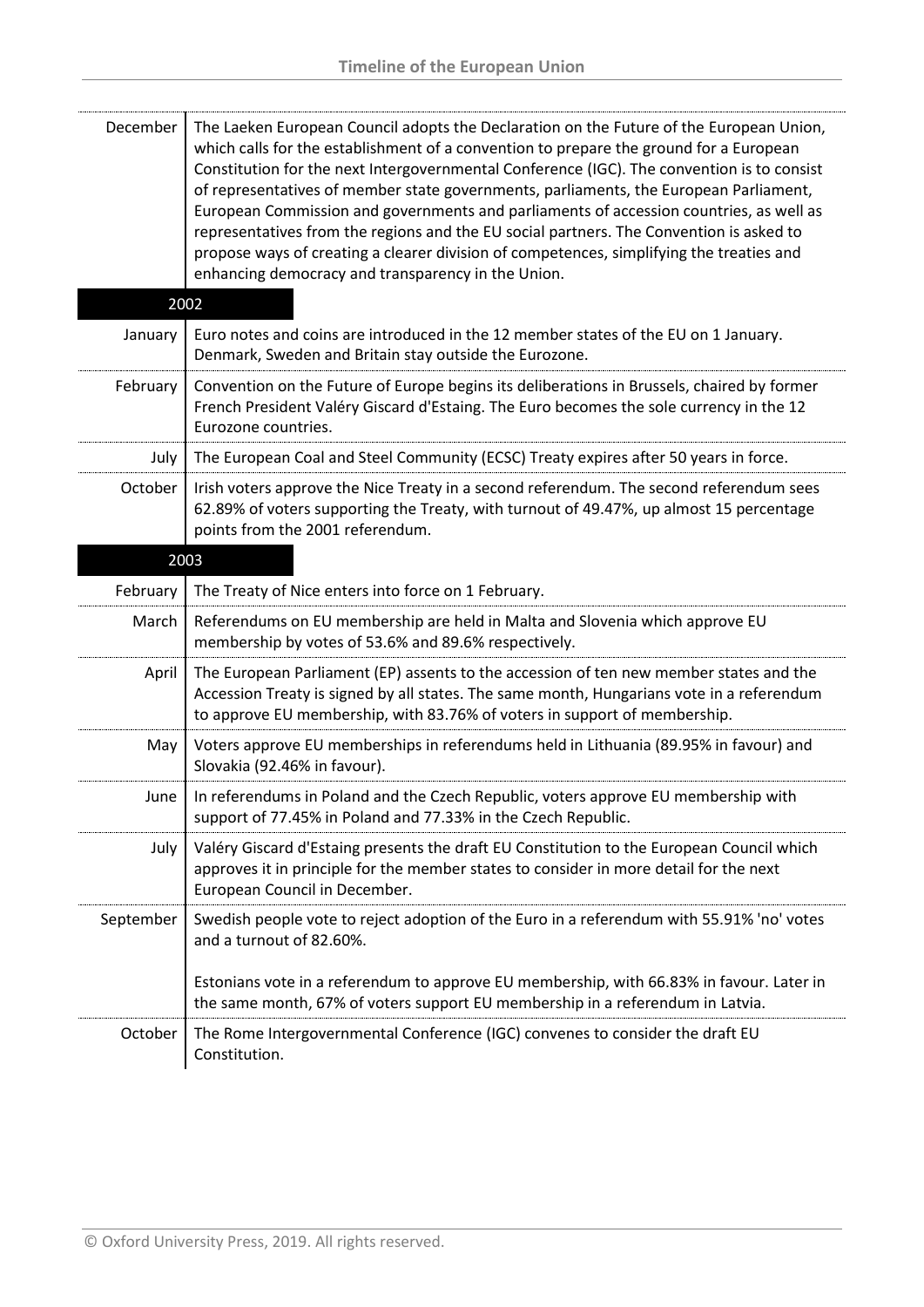| December | The proposals of the Constitutional Convention are presented to the EuropeanCouncil. The<br>Council fails to reach agreement on the text of the Constitutional Treaty. While they agree<br>to retain one commissioner per country, the member states fail to agree on the issue of<br>extending Qualified Majority Voting (QMV) to social policy and taxation and on the<br>weighting of votes under QMV. Spain and Poland insist on retaining the formula developed<br>in the Nice treaty.                                                                                                                                                                                                                                                                                                                                      |
|----------|----------------------------------------------------------------------------------------------------------------------------------------------------------------------------------------------------------------------------------------------------------------------------------------------------------------------------------------------------------------------------------------------------------------------------------------------------------------------------------------------------------------------------------------------------------------------------------------------------------------------------------------------------------------------------------------------------------------------------------------------------------------------------------------------------------------------------------|
| 2004     |                                                                                                                                                                                                                                                                                                                                                                                                                                                                                                                                                                                                                                                                                                                                                                                                                                  |
| May      | Ten new member states-with 74 million citizens-join the EU on 1 May. These include<br>Poland, Hungary, Lithuania, Latvia, Estonia, Slovenia, Slovakia, the Czech Republic, Cyprus<br>and Malta. This fourth round of enlargement expands the EU to 25 member states. The<br>population of the EU's 25 countries reaches 456 million.                                                                                                                                                                                                                                                                                                                                                                                                                                                                                             |
| June     | Elections to the European Parliament (EP) are marked by a record low turn-out of 63%. The<br>European Council meeting of 17-18 June agrees the text of the Treaty Establishing a<br>Constitution for Europe.                                                                                                                                                                                                                                                                                                                                                                                                                                                                                                                                                                                                                     |
| October  | The Treaty establishing a Constitution for Europe is signed by the Heads of State and<br>Government and the EU Foreign Ministers and enters its ratification stage.                                                                                                                                                                                                                                                                                                                                                                                                                                                                                                                                                                                                                                                              |
| November | The Barroso Commission is eventually approved by EP, following the resignation of<br>controversial Italian nominee for the portfolio of Justice, Freedom and Security portfolio,<br>Rocco Buttiglione. He is replaced by Franco Frattini. Lithuania ratifies the CT.                                                                                                                                                                                                                                                                                                                                                                                                                                                                                                                                                             |
| December | Heads of government agree to open accession negotiations with Turkey.                                                                                                                                                                                                                                                                                                                                                                                                                                                                                                                                                                                                                                                                                                                                                            |
|          | 2005                                                                                                                                                                                                                                                                                                                                                                                                                                                                                                                                                                                                                                                                                                                                                                                                                             |
| February | On 20 February, the Spanish people vote to approve the Constitutional Treaty in a<br>consultative referendum. 77% of voters supported the Treaty, and 17% were opposed, with<br>an overall low turnout level of 42%. Slovenia ratifies the CT.                                                                                                                                                                                                                                                                                                                                                                                                                                                                                                                                                                                   |
| April    | Bulgaria and Romania sign Accession Treaties with the EU, paving the way for the 6th<br>enlargement of the EU. The European Parliament (EP) gave its assent to accession earlier in<br>the month. Greece and Italy ratify the CT.                                                                                                                                                                                                                                                                                                                                                                                                                                                                                                                                                                                                |
| May      | On 29 May, French people vote to reject the Constitutional Treaty by 55% to 45% on a 70%<br>turnout in a legally binding referendum.                                                                                                                                                                                                                                                                                                                                                                                                                                                                                                                                                                                                                                                                                             |
|          | Bulgaria and Romania ratify the CT as part of their EU entry preparations.                                                                                                                                                                                                                                                                                                                                                                                                                                                                                                                                                                                                                                                                                                                                                       |
| June     | Three days after the French people rejected the Constitutional Treaty, the Dutch people<br>vote to reject the Constitutional Treaty in a consultative referendum. 61.6% of Dutch voters<br>reject the Treaty. In the wake of the ratification failures in France and the Netherlands, the<br>European Council of 16-17 June announces that the date of 1 November 2006, originally set<br>for a report on ratification, is no longer tenable. The member states enter into a 'period of<br>reflection'. The Treaty has already been ratified in Spain, Italy, Austria, Malta, Greece,<br>Slovenia, Slovakia, Hungary, Estonia, Latvia, Lithuania and Cyprus. Ratification is indefinitely<br>delayed in Ireland, Britain, Denmark, Sweden, Portugal, the Czech Republic and Poland.<br>Belgium, Cyprus and Latvia ratify the CT. |
| July     | Luxembourg and Malta ratify the CT.                                                                                                                                                                                                                                                                                                                                                                                                                                                                                                                                                                                                                                                                                                                                                                                              |
| October  | EU entry negotiations commenced with Croatia and Turkey.                                                                                                                                                                                                                                                                                                                                                                                                                                                                                                                                                                                                                                                                                                                                                                         |
| December | The Council of Minster agree EU candidate status for the former Yugoslav Republic of<br>Macedonia.                                                                                                                                                                                                                                                                                                                                                                                                                                                                                                                                                                                                                                                                                                                               |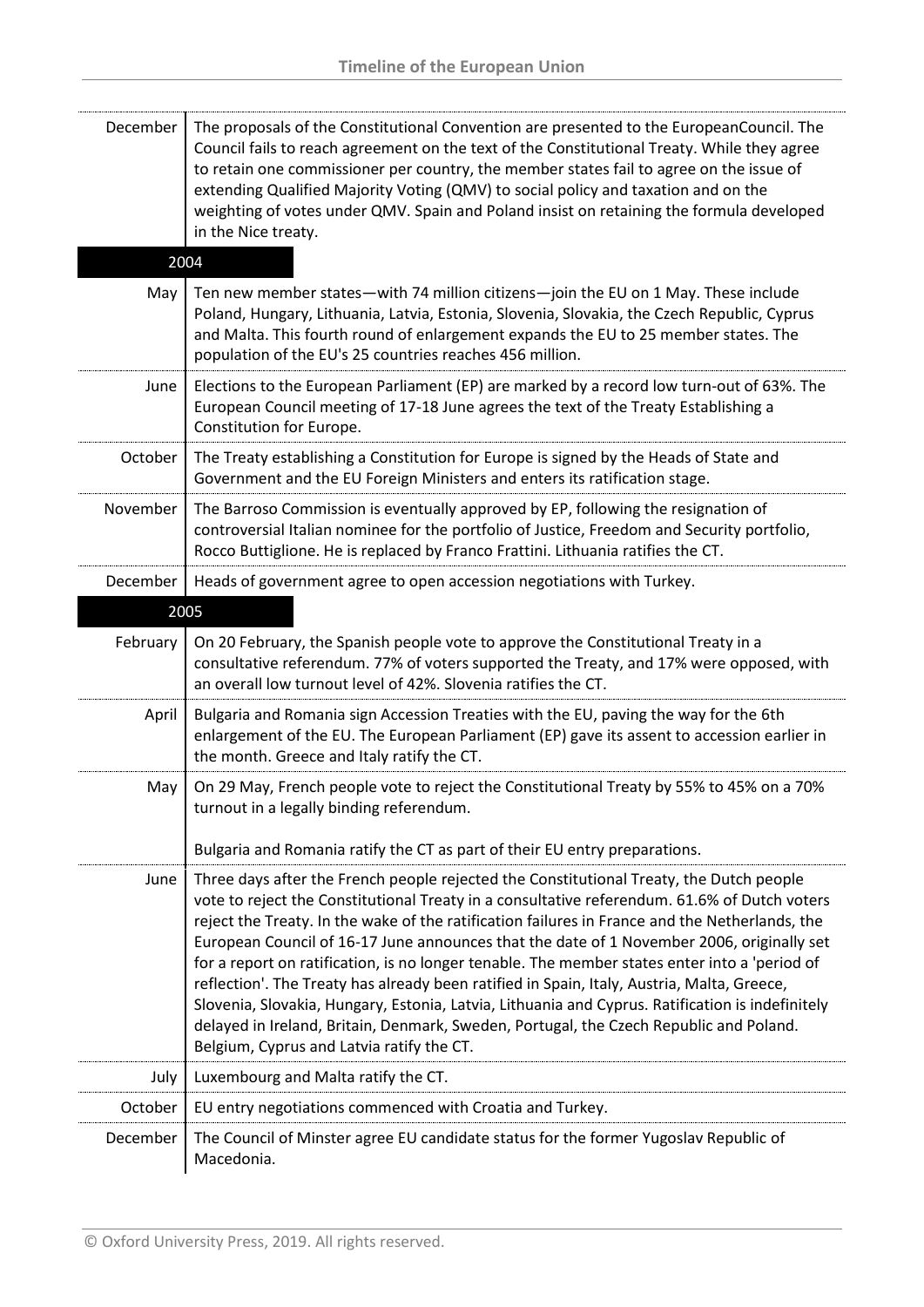| 2006     |                                                                                                                                                                                                                                                                                                                                                                                                                                                                                                                                                                                       |
|----------|---------------------------------------------------------------------------------------------------------------------------------------------------------------------------------------------------------------------------------------------------------------------------------------------------------------------------------------------------------------------------------------------------------------------------------------------------------------------------------------------------------------------------------------------------------------------------------------|
| May      | Estonia ratifies the CT                                                                                                                                                                                                                                                                                                                                                                                                                                                                                                                                                               |
| June     | Austrian European Council reflects on the first year of reflection on the Constitutional Treaty<br>and its ratification but no real progress was made apart from a vague commitment that the<br>reflection period be extended and the ratification procedure be re-launched.                                                                                                                                                                                                                                                                                                          |
| December | Finland Ratifies the CT. Entry negotiations with Turkey suspended in eight topic areas as a<br>result of Turkey failing to open access to ports from EU Cyprus.                                                                                                                                                                                                                                                                                                                                                                                                                       |
|          | 2007                                                                                                                                                                                                                                                                                                                                                                                                                                                                                                                                                                                  |
| January  | Bulgaria and Romania join the EU making 27 member states with a population of 485 million<br>citizens. They have one EU Commissioner and one Judge each and up to 2009, Bulgaria has<br>18 EP seats and Romania 35. The voting figures in the Council are 10 for Bulgaria and 14 for<br>Romania.                                                                                                                                                                                                                                                                                      |
|          | Slovenia becomes the 13th country to adopt the Euro and join the Eurozone. It is also<br>agreed that Malta and Cyprus will join the Eurozone on Jan 1st 2008.                                                                                                                                                                                                                                                                                                                                                                                                                         |
| March    | 50th anniversary of the signing of the Treaties of Rome. Berlin European Council statement<br>and re-commitment to the pursuit of European ideals and a new attempt to activate<br>institutional reform either with a revised CT or a new document or set of documents to<br>provide existing Treaty reform.                                                                                                                                                                                                                                                                          |
| April    | The European Community becomes the first organisation to accede to the Hague<br>Conference on Private International Law.                                                                                                                                                                                                                                                                                                                                                                                                                                                              |
| June     | European Council Summit meets in Brussels and agrees to abandon the Constitutional<br>Treaty and to replace it with a Reform Treaty which will amend and rename the existing<br>Treaty on European Union and the EC Treaty. Details to be worked out in an IGC and<br>submitted to a further Summit in October in Lisbon.                                                                                                                                                                                                                                                             |
| July     | Member state representatives meet in Brussels for the formal opening of the<br>intergovernmental conference (IGC) on a draft reform treaty to amend the EU treaties.                                                                                                                                                                                                                                                                                                                                                                                                                  |
| October  | After the usual extended behind the scenes horse-trading and posturing by member states,<br>the European Council in Lisbon agree on the Reform Treaty to extensively amend the<br>existing Treaties, renaming the EC Treaty as the Treaty on the Functioning of the European<br>Union. The Treaty is agreed by all 27 members of the European Council. Formal signature by<br>all 27 Governments will take place in December 2007, after which it is again up to each and<br>every member states to ratify by either parliamentary process or Referendum, if considered<br>necessary. |
| December | 27 member states gather in Lisbon to sign the Lisbon Reform Treaty which is the formal start<br>necessary for the ratification process. All 27 member states must ratify the Treaty for it to<br>come into force.                                                                                                                                                                                                                                                                                                                                                                     |
|          | 2008                                                                                                                                                                                                                                                                                                                                                                                                                                                                                                                                                                                  |
| January  | Slovenia, the first of the new member states, takes over the European Presidency                                                                                                                                                                                                                                                                                                                                                                                                                                                                                                      |
| February | France ratifies the Lisbon Treaty.                                                                                                                                                                                                                                                                                                                                                                                                                                                                                                                                                    |
| March    | The European Parliament celebrates 50 years since its first meeting (then as the European<br>Assembly).                                                                                                                                                                                                                                                                                                                                                                                                                                                                               |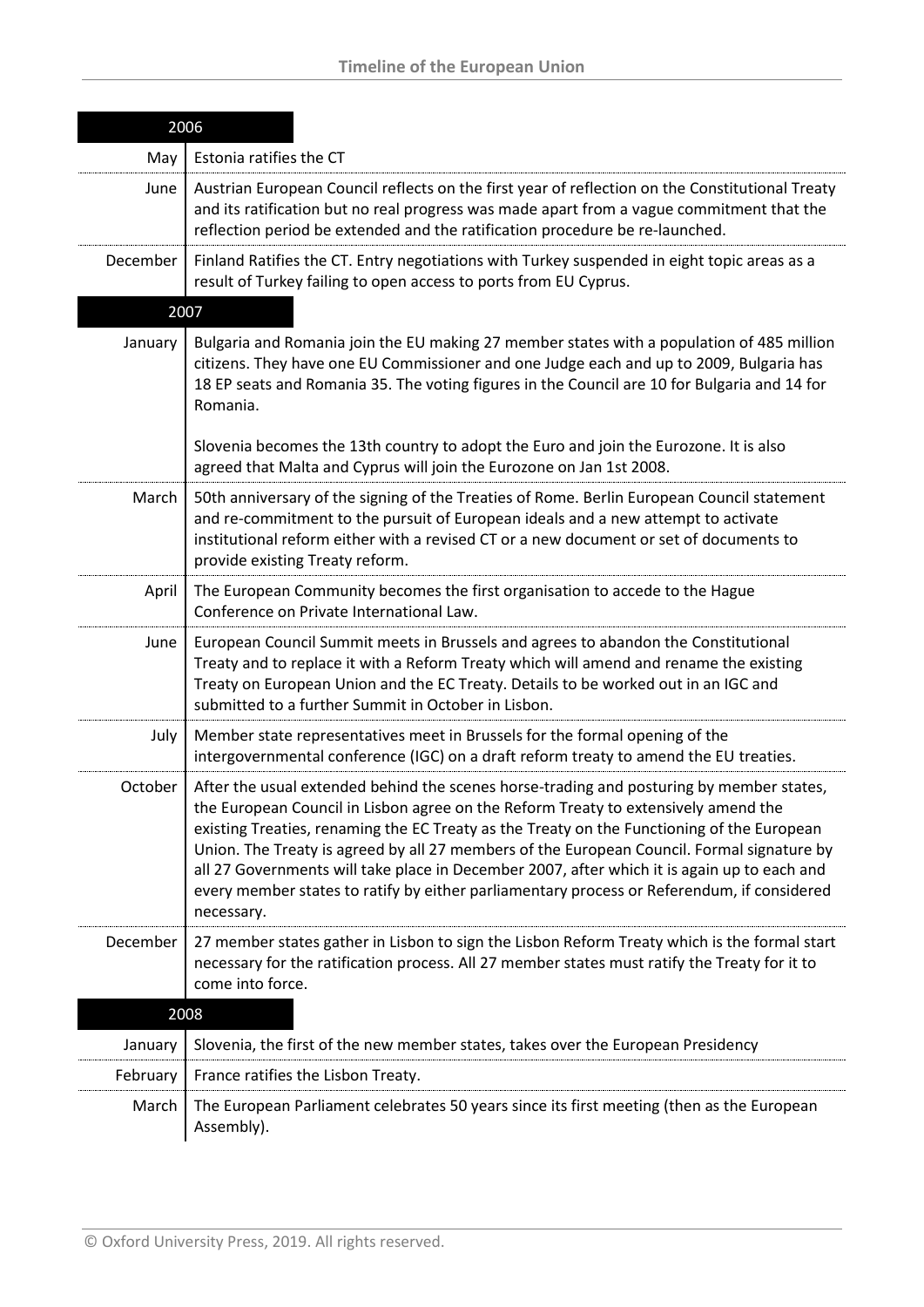| June      | The Irish electorate reject the Lisbon Treaty in the Referendum in Ireland. This is not the first<br>time for Ireland who also rejected the Nice Treaty in June 2001 (perhaps another month<br>might be better?). The ratification process is thus thrown into doubt once again although it                                                                                                                                                                                                                                                                                                                                                                     |
|-----------|-----------------------------------------------------------------------------------------------------------------------------------------------------------------------------------------------------------------------------------------------------------------------------------------------------------------------------------------------------------------------------------------------------------------------------------------------------------------------------------------------------------------------------------------------------------------------------------------------------------------------------------------------------------------|
|           | does continue in some countries. Thus far, 17 countries have ratified.                                                                                                                                                                                                                                                                                                                                                                                                                                                                                                                                                                                          |
|           | The UK Parliament ratifies the Lisbon Treaty.                                                                                                                                                                                                                                                                                                                                                                                                                                                                                                                                                                                                                   |
| July      | France takes over as EU President.                                                                                                                                                                                                                                                                                                                                                                                                                                                                                                                                                                                                                              |
| November  | Sweden ratifies the Lisbon Treaty taking the number to 25 Member States with the Czech<br>Republic to vote on it and Ireland having rejected it.                                                                                                                                                                                                                                                                                                                                                                                                                                                                                                                |
| December  | Following the Irish rejection of the Lisbon Treaty and various discussions both within Ireland<br>and with the French Presidency amongst others, EU ministers decide on a new roadmap for<br>the Treaty at the Brussels summit. It is agreed that, in contrast to the agreement and text of<br>the Treaty, a decision will be taken to allow each EU country to nominate a member of the<br>European Commission with formal Treaty amendment taking place via the next accession<br>Treaty amendments. The Irish government promised to hold a new referendum in exchange<br>for the change and on guarantees of the Irish position on neutrality and abortion. |
|           | 2009                                                                                                                                                                                                                                                                                                                                                                                                                                                                                                                                                                                                                                                            |
| January   | The Czech Republic assumes presidency of the Council for the first time. Slovakia adopts the<br>Euro and becomes the 16th member of the Eurozone.                                                                                                                                                                                                                                                                                                                                                                                                                                                                                                               |
| March     | EU leaders meet for a summit in Brussels to discuss the economic crisis, also pledging 50<br>billion Euros in emergency funds for non-Eurozone members.                                                                                                                                                                                                                                                                                                                                                                                                                                                                                                         |
| June      | European Parliament elections see centre-right parties making significant gains.                                                                                                                                                                                                                                                                                                                                                                                                                                                                                                                                                                                |
| July      | Sweden assumes presidency of the Council.                                                                                                                                                                                                                                                                                                                                                                                                                                                                                                                                                                                                                       |
|           | Iceland applies for EU membership.                                                                                                                                                                                                                                                                                                                                                                                                                                                                                                                                                                                                                              |
| September | Jose Manuel Barroso re-appointed as President of the European Commission for a second<br>term.                                                                                                                                                                                                                                                                                                                                                                                                                                                                                                                                                                  |
| October   | Ireland ratifies the Lisbon Treaty after a second referendum.                                                                                                                                                                                                                                                                                                                                                                                                                                                                                                                                                                                                   |
|           | EU agrees a conditional deal designed to help fight climate change.                                                                                                                                                                                                                                                                                                                                                                                                                                                                                                                                                                                             |
| November  | Vaclav Klaus, President of the Czech Republic, signs the Lisbon Treaty, marking the final step                                                                                                                                                                                                                                                                                                                                                                                                                                                                                                                                                                  |
|           | in the treaties ratification.                                                                                                                                                                                                                                                                                                                                                                                                                                                                                                                                                                                                                                   |
|           | At a meeting of the European Council, Herman Van Rompuy is appointed first permanent<br>President of the EU Council and British Trade Commissioner Catherine Ashton, High<br>Representative of the Union for Foreign Affairs and Security Policy.                                                                                                                                                                                                                                                                                                                                                                                                               |
| December  | The Lisbon Treaty enters into force.                                                                                                                                                                                                                                                                                                                                                                                                                                                                                                                                                                                                                            |
|           | Serbia applies for EU membership.                                                                                                                                                                                                                                                                                                                                                                                                                                                                                                                                                                                                                               |
|           | 2010                                                                                                                                                                                                                                                                                                                                                                                                                                                                                                                                                                                                                                                            |
| January   | Spain takes over the Council Presidency.                                                                                                                                                                                                                                                                                                                                                                                                                                                                                                                                                                                                                        |
| February  | The European Parliament votes to approve the 26 members making up the new Commission                                                                                                                                                                                                                                                                                                                                                                                                                                                                                                                                                                            |
| July      | Belgium takes on the 6 month presidency.                                                                                                                                                                                                                                                                                                                                                                                                                                                                                                                                                                                                                        |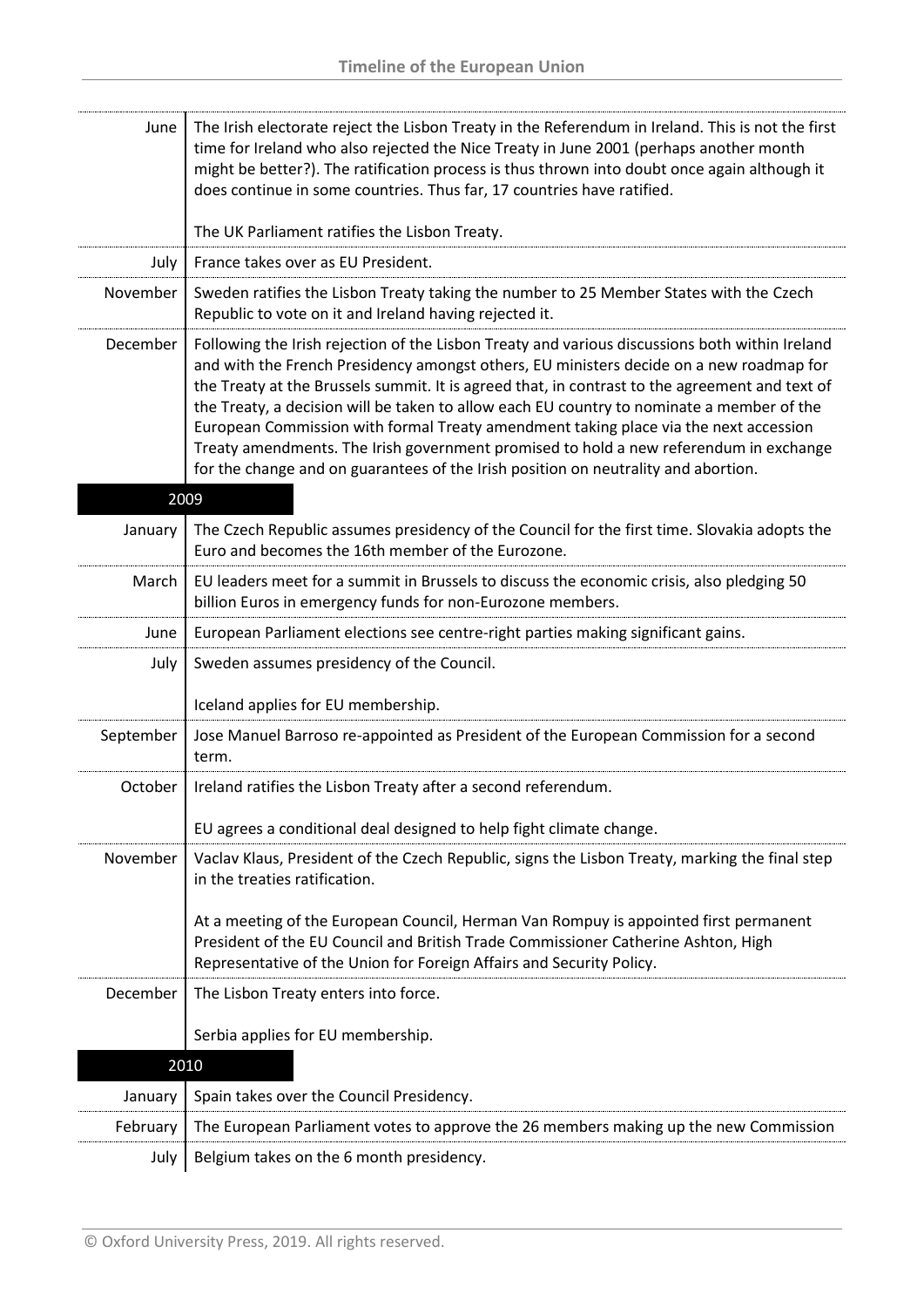| December | The enhanced co-operation procedure (contained in Arts 226-234 TFEU) is used for the first<br>time to allow international couples living in the EU to decide which law should apply to them<br>in the event of their separation.                                                     |
|----------|--------------------------------------------------------------------------------------------------------------------------------------------------------------------------------------------------------------------------------------------------------------------------------------|
|          | 2011                                                                                                                                                                                                                                                                                 |
| January  | Hungary takes over for 6 months as the EU President.                                                                                                                                                                                                                                 |
|          | Estonia becomes the 17th member of the Eurozone by its adoption of the Euro. Three new<br>European agencies commence operation: the European Banking Authority, the European<br>Insurance and Occupational Pensions Authority, and the European Securities and Markets<br>Authority. |
| June     | European Council reaches agreement that the accession negotiations for Croatian entry to<br>the EU should be concluded by the end of the month and that Croatia should become the<br>28th EU member in 2013.                                                                         |
| December | Accession Treaty agreed by EU with Croatia and subject to ratification by all 27 member<br>states and Croatia membership entry is set for 1st July 2013.                                                                                                                             |
|          | European Council on economic stability took place to start the process of agreeing new<br>treaties on economic and fiscal policies.                                                                                                                                                  |
|          | 2012                                                                                                                                                                                                                                                                                 |
| January  | A Fiscal Treaty was agreed to combat economic difficulties, with the notable exception of<br>the UK and the Czech Republic.                                                                                                                                                          |
| February | The Economic Stability Mechanism (ESM) for the eurozone country members was signed.                                                                                                                                                                                                  |
| March    | The European Council grants candidate status to Serbia and re-elects Herman Van Rompuy<br>as its President                                                                                                                                                                           |
| October  | The European Stability Mechanism (ESM) enters into force.                                                                                                                                                                                                                            |
| December | The European Union is awarded the Nobel Peace Prize 2012. The prize recognized the EU's<br>contribution over six decades to the promotion of peace and reconciliation, democracy, and<br>human rights.                                                                               |
|          | 2013                                                                                                                                                                                                                                                                                 |
| January  | The Treaty on Stability, Coordination and Governance in the Economic and Monetary Union<br>enters into force.                                                                                                                                                                        |
| July     | Croatia joins the EU as the 28th member state.                                                                                                                                                                                                                                       |
| October  | A single supervisory mechanism for the oversight of banks and other credit institutions is<br>adopted, establishing the first 'pillar' of Europe's banking union.                                                                                                                    |
| November | Georgia and Moldova sign association agreements with the EU.                                                                                                                                                                                                                         |
|          | 2014                                                                                                                                                                                                                                                                                 |
| January  | Latvia becomes the 18th member of the Eurozone as it adopts the Euro as its official<br>currency.                                                                                                                                                                                    |
|          | Greece takes over the six-month rotating presidency of the Council of the EU.                                                                                                                                                                                                        |
| February | The crises in Ukraine flares up over Crimea and generally over its relations with the EU and<br>Russia.                                                                                                                                                                              |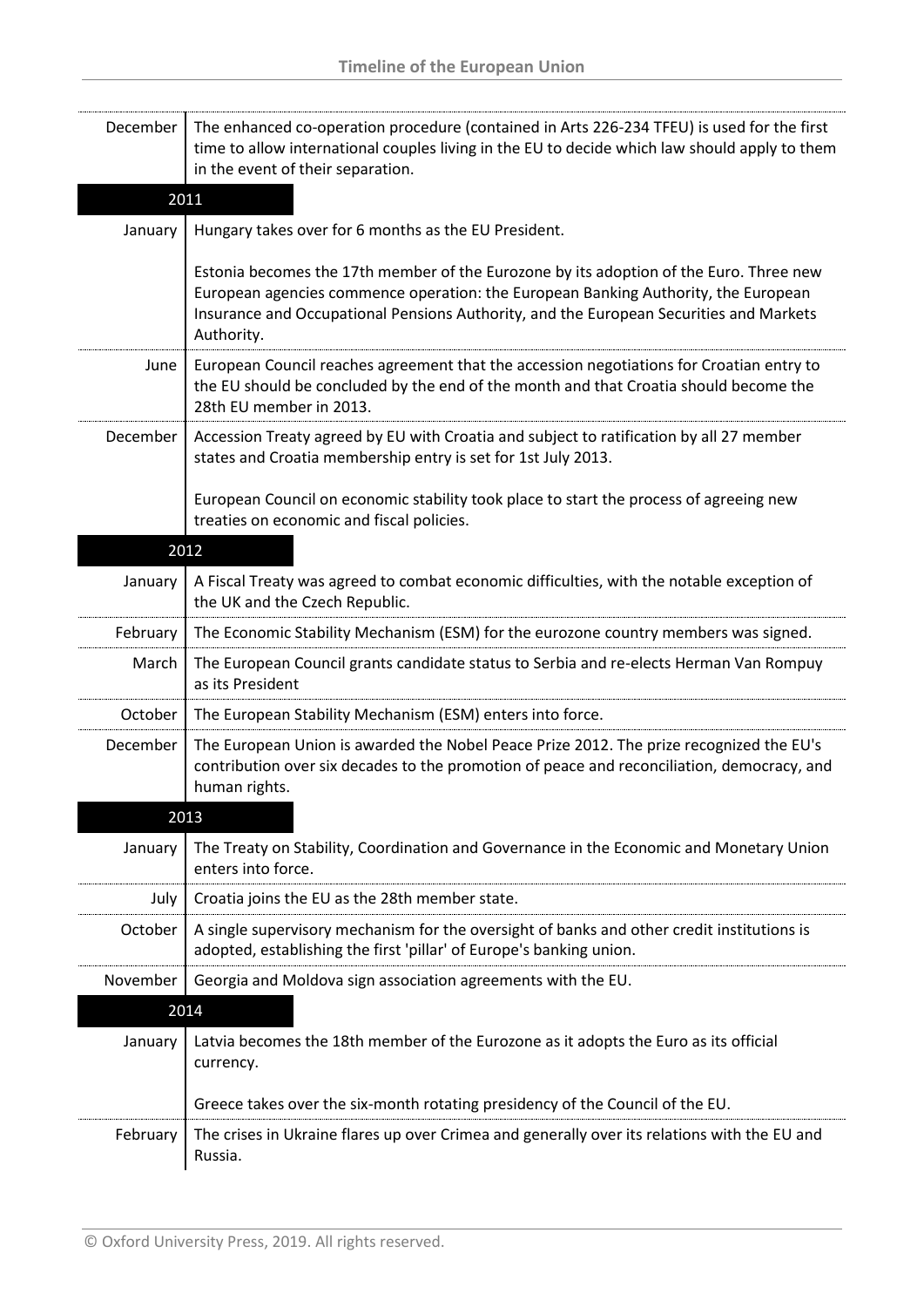| May       | European elections take place across the EU and 751 MEPs are elected with a typically low<br>turnout of 43.09%.                                                                                                                                                                                               |
|-----------|---------------------------------------------------------------------------------------------------------------------------------------------------------------------------------------------------------------------------------------------------------------------------------------------------------------|
| June      | The EU hosts for the first time the G7 meeting of the world's leading industrialised countries<br>(and not the G8 with Russia which had become the norm.                                                                                                                                                      |
|           | Jean-Claude Juncker, former Luxembourg Prime Minister is nominated as President-<br>designate of the Commission.                                                                                                                                                                                              |
|           | Albania is granted candidate country status for future EU membership.                                                                                                                                                                                                                                         |
|           | Association agreements between the EU and Georgia, Moldova and Ukraine are signed.                                                                                                                                                                                                                            |
| July      | Italy takes over the six-month rotating presidency of the Council of the EU.                                                                                                                                                                                                                                  |
|           | Despite UK opposition, the European Parliament elects Jean-Claude Juncker as the next<br>President of the European Commission.                                                                                                                                                                                |
| August    | Donald Tusk, Prime Minister of Poland, is appointed President of the European Council, and<br>Federica Mogherini, the Italian foreign minister, is appointed EU High Representative of the<br>Union for Foreign Affairs and Security Policy.                                                                  |
| September | With a possible consequence for overall EU membership, the electorate in Scotland voted<br>"No" in a referendum on Scottish independence from the United Kingdom. The "No" side<br>wins with 55.3% voting against independence.                                                                               |
| October   | The European Parliament approves the new college of 27 Commissioners, with 423 votes in<br>favour, 209 against and 67 abstentions                                                                                                                                                                             |
| November  | New rules enter into force for voting in the Council of Ministers. In order to be adopted by<br>qualified majority, a new law or other decision must now obtain in addition, a 'double<br>majority' of both Member States and population.                                                                     |
| December  | Donald Tusk, former Prime Minister of Poland, replaces Herman Van Rompuy as the<br>President of the European Council.                                                                                                                                                                                         |
|           | 2015                                                                                                                                                                                                                                                                                                          |
| January   | Latvia takes over the six-month rotating presidency of the Council of the EU.<br>Lithuania becomes the 19th member of the Eurozone as it adopts the Euro as its<br>official currency.<br>Greece elects the anti-austerity Party Syriza into a Coalition Government with the right wing<br>Independent Greeks. |
| March     | The European Council agrees to create an energy Union.                                                                                                                                                                                                                                                        |
| May       | The UK elects a conservative majority Government with a manifesto commitment to hold an<br>in/out Referendum on EU membership before the end of 2017.                                                                                                                                                         |
|           | 2016                                                                                                                                                                                                                                                                                                          |
| January   | The Netherlands takes over the 6 month rotating presidency of the EU Council.                                                                                                                                                                                                                                 |
| June      | On 23 June, the UK votes to leave the European Union by 52% to 48%. Prime Minister David<br>Cameron resigns. After a short leadership contest, he is replaced as Prime Minister by<br>Theresa May on 13 July.                                                                                                 |
| July      | Slovakia takes over the six-month rotating presidency of the Council of the EU.                                                                                                                                                                                                                               |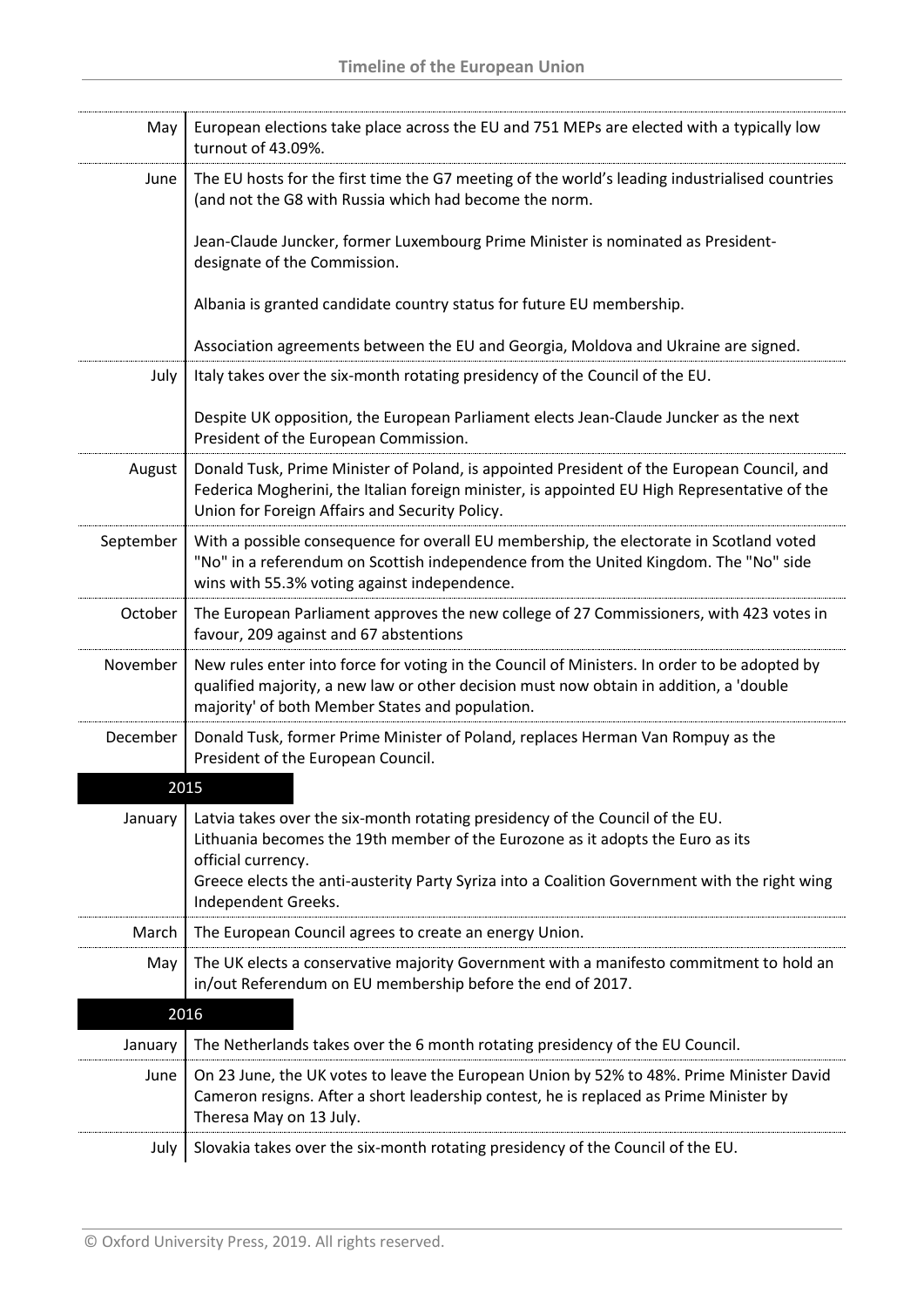| The European Commission reached a decision that Ireland granted undue tax benefits of up<br>to €13 billion to Apple, which is considered to be illegal under EU state aid rules and allowed<br>Apple to pay substantially less tax than other businesses. Ireland was ordered to recover the<br>illegal aid.                                                                                                                                                                             |
|------------------------------------------------------------------------------------------------------------------------------------------------------------------------------------------------------------------------------------------------------------------------------------------------------------------------------------------------------------------------------------------------------------------------------------------------------------------------------------------|
| 27 heads of state or government meet to begin the process of dealing with the UK and the<br>further development of an EU with 27 member countries, following the UK's decision to<br>leave the Union. They agree on the Bratislava Declaration and Roadmap, setting out the<br>objectives for negotiations.                                                                                                                                                                              |
| After some considerable last minute delays, EU and Canadian leaders meet in Brussels and<br>sign the Comprehensive Economic and Trade Agreement, also known as 'CETA'.                                                                                                                                                                                                                                                                                                                   |
| 2017                                                                                                                                                                                                                                                                                                                                                                                                                                                                                     |
| Malta takes over the six-month rotating presidency of the Council of the EU.                                                                                                                                                                                                                                                                                                                                                                                                             |
| The European Parliament votes in favour of the Comprehensive Economic and Trade<br>Agreement (CETA) between the EU and Canada. CETA will enter into force when it is ratified<br>by Canada and by the Member States' parliaments.                                                                                                                                                                                                                                                        |
| 27 member states of the European Council prepare for the celebration of the 60 <sup>th</sup><br>anniversary of the signing of the Treaties of Rome and on the 25th March indeed celebrate<br>that anniversary.                                                                                                                                                                                                                                                                           |
| On the 29th, the UK triggers Article 50 TEU. The UK Prime Minister, Theresa May, notifies<br>the European Council of the United Kingdom's intention to leave the European Union. This<br>starts the UK's withdrawal process under Article 50 of the Lisbon Treaty.                                                                                                                                                                                                                       |
| Estonia takes over the six-month rotating presidency of the Council of the EU. This is one<br>month earlier due to the withdrawal of the UK from Council and European Council meetings.                                                                                                                                                                                                                                                                                                  |
| The EU celebrated 30 years of 'Erasmus' exchanges abroad which have so far benefited 9<br>million students and young persons throughout Europe.                                                                                                                                                                                                                                                                                                                                          |
| Roaming charges for using mobile phones were abolished. Citizens who travel within the EU<br>are able to call, text and connect to the internet on their mobile devices at the same price as<br>they pay at home.                                                                                                                                                                                                                                                                        |
| Mrs May loses her majority in Parliament in the UK General election and has to rely on the<br>support of Northern Ireland's DUP - led by Arlene Foster to allow Mrs May to stay in power.                                                                                                                                                                                                                                                                                                |
| The first round of Article 50 negotiations between the European Commission and the United<br>Kingdom took place.                                                                                                                                                                                                                                                                                                                                                                         |
| 1/2 of Crusoe on Mars13th. The UK Government presents the formally called 'Great Repeal<br>Bill' now officially entitle the European Union (withdrawal) Bill<br>(https://publications.parliament.uk/pa/bills/cbill/2017-2019/0005/18005.pdf) to<br>Parliament. This does two 2 things essentially. First to repeal the 1972 European<br>Communities Act and on the day of exiting the EU, to give UK legal effect to all existing EU<br>law applicable in the UK on the day before exit. |
|                                                                                                                                                                                                                                                                                                                                                                                                                                                                                          |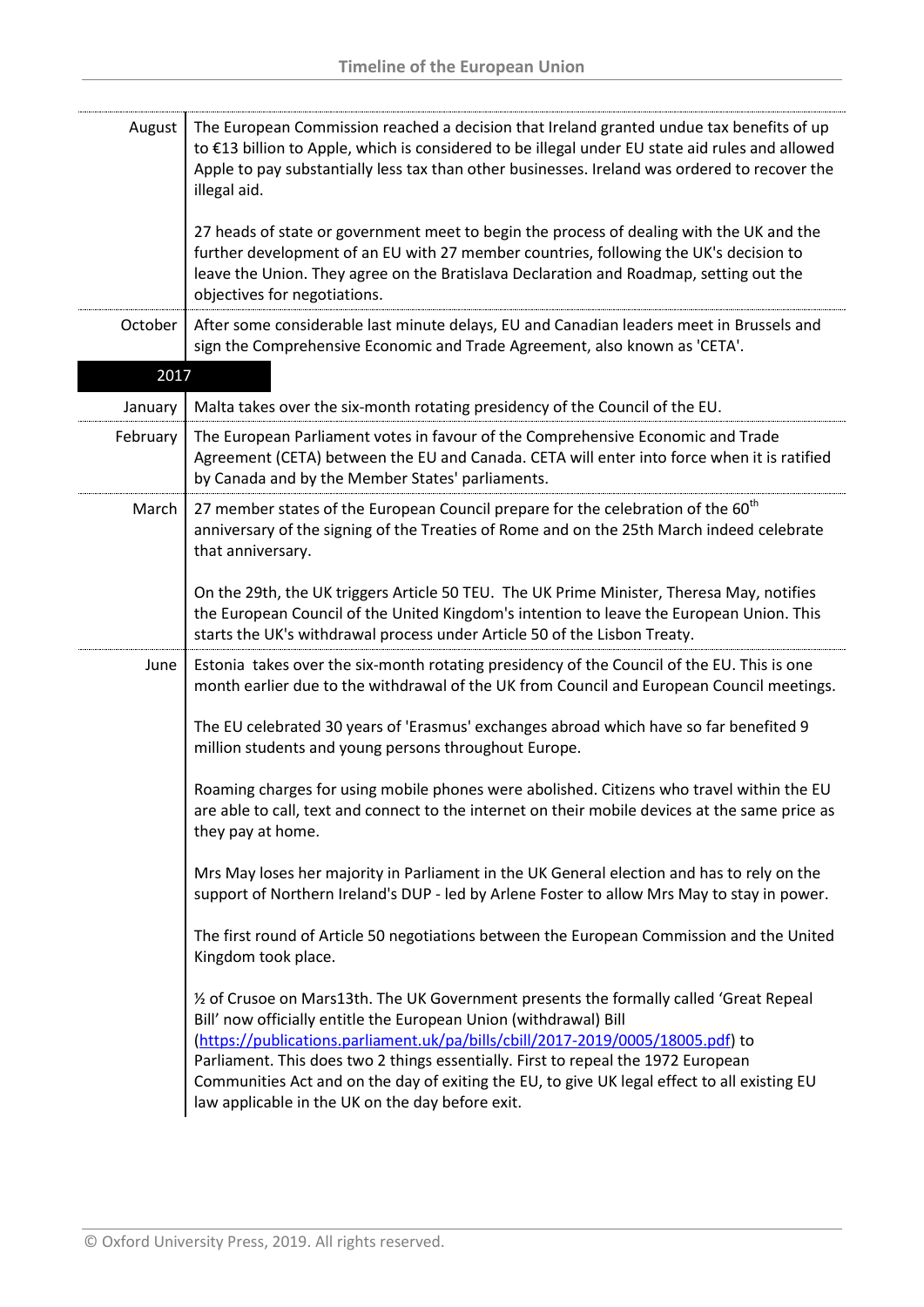| July      | On the 13th of July the UK Government presents the formally called 'Great Repeal Bill' now<br>officially entitled the European Union (withdrawal) Bill<br>(https://publications.parliament.uk/pa/bills/cbill/2017-2019/0005/18005.pdf) to<br>Parliament. This essentially does two things. First to repeal the 1972 European Communities<br>Act and on the day of exiting the EU, to give UK legal effect to all existing EU law applicable<br>in the UK on the day before exit.                                                                                                                                                       |
|-----------|----------------------------------------------------------------------------------------------------------------------------------------------------------------------------------------------------------------------------------------------------------------------------------------------------------------------------------------------------------------------------------------------------------------------------------------------------------------------------------------------------------------------------------------------------------------------------------------------------------------------------------------|
| September | The Comprehensive Economic and Trade Agreement (CETA) between the EU and Canada<br>entered provisionally into force and will enter into force fully and definitively when all EU<br>Member States have ratified it.                                                                                                                                                                                                                                                                                                                                                                                                                    |
| December  | The EU and Japan conclude a landmark free trade agreement. The Economic Partnership<br>Agreement will open up the Japanese market of 127 million consumers to key EU<br>agricultural exports and will increase EU export opportunities in a range of other sectors.                                                                                                                                                                                                                                                                                                                                                                    |
|           | EU-27 leaders agree that sufficient progress has been achieved on citizens' rights, the<br>dialogue on Ireland and Northern Ireland, and the financial settlement. The report contains<br>though only agreements in principle, with details to be worked out later but they also adopt<br>guidelines to move to the second phase of negotiations on the UK's withdrawal from the EU.                                                                                                                                                                                                                                                   |
|           | 2018                                                                                                                                                                                                                                                                                                                                                                                                                                                                                                                                                                                                                                   |
| January   | Bulgaria takes over the six-month rotating presidency of the Council of the EU.                                                                                                                                                                                                                                                                                                                                                                                                                                                                                                                                                        |
| February  | The European Commission adopts a strategy for six partner countries in the Western<br>Balkans to join the European Union, with Serbia and Montenegro as front-runner candidates<br>that could be ready to join by 2025, although the Brexit issue may delay that date.                                                                                                                                                                                                                                                                                                                                                                 |
|           | The European Commission publishes the draft Withdrawal Agreement between the<br>European Union and the United Kingdom.                                                                                                                                                                                                                                                                                                                                                                                                                                                                                                                 |
| March     | The EU 27 leaders approved of the agreement reached by the negotiators on parts of the<br>legal text of the Withdrawal Agreement, and adopted guidelines on the framework for a<br>future relationship with the UK after Brexit.<br>http://www.consilium.europa.eu/media/33458/23-euco-art50-guidelines.pdf                                                                                                                                                                                                                                                                                                                            |
| April     | The European Court of Justice ruled<br>https://curia.europa.eu/jcms/upload/docs/application/pdf/2018-04/cp180049en.pdf that a<br>'wildcat strike' by flight staff following the surprise announcement by TUIfly of a<br>restructuring did not constitute an 'extraordinary circumstance' that releases the airline<br>from its obligation to pay compensation in the event of cancellation or long delay of flight.<br>The European Union and Mexico reach a deal on a new trade agreement.                                                                                                                                            |
| May       | A customs agreement between the EU and New Zealand was agreed and entered into force.<br>The agreement includes provisions which will enable the partners to prevent, investigate<br>and combat breaches of customs rules. It has consequences for the UK, in that the UK after<br>Brexit will have to negotiate its own individual Customs agreement with NZ and if under<br>WTO rules, this will be subject to those restrictive rules.<br>The EU introduced new rules on privacy, designed to ensure that personal information of<br>individuals is protected no matter where it is sent, processed or stored, also outside the EU. |
|           | Post Brexit, unless the UK adopts those or enacts its own, these rules will not apply in favour<br>of UK citizens. The UK will either have to adopt those or create new similar ones for the UK<br>and keep them line with any changes to them by the EU.                                                                                                                                                                                                                                                                                                                                                                              |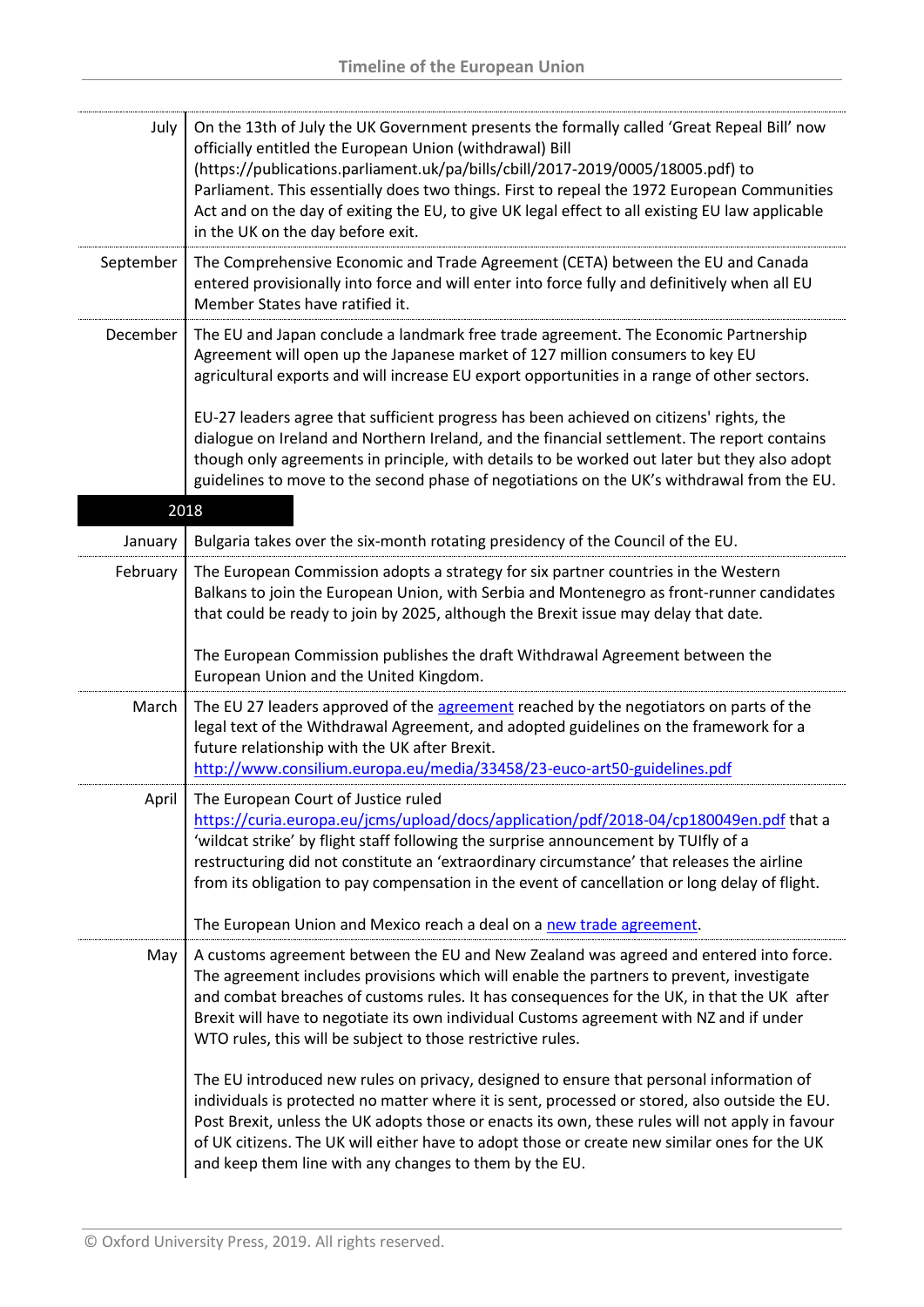| June      | The EU Council of Ministers adopted a revision of EU aviation safety legislation, which<br>includes EU-wide rules for civil drones of all sizes, to respect principles to ensure safety,<br>security, privacy, data protection and environmental protection. Post Brexit, unless the UK<br>adopts those or enacts its own, these rules will not apply in favour of UK citizens. The UK will<br>either have to adopt those or create new similar ones for the UK and keep them line with<br>any changes to them by the EU.                  |
|-----------|--------------------------------------------------------------------------------------------------------------------------------------------------------------------------------------------------------------------------------------------------------------------------------------------------------------------------------------------------------------------------------------------------------------------------------------------------------------------------------------------------------------------------------------------|
| August    | Austria takes over the Presidency of the Council of the EU.                                                                                                                                                                                                                                                                                                                                                                                                                                                                                |
|           | The rules adopted by the EU to ensure better protection for holidaymakers entered into<br>force. They include stronger rights for consumers booking traditional package holidays and<br>now rules also protect those who book other forms of combined travel. Post Brexit, unless<br>the UK adopts those or enacts its own, these rules will not apply in favour of UK citizens. The<br>UK will either have to adopt those or create new similar ones for the UK and keep them line<br>with any changes to them by the EU.                 |
|           | The EU and Japan signed a comprehensive trade deal, the most wide-reaching negotiated by<br>the EU. It includes a strategic partnership agreement for enhanced cooperation across a<br>range of areas, which was subsequently ratified in December 2018. The agreement has<br>consequences for the UK, in that the UK after Brexit will have to negotiate its own individual<br>Customs agreement with Japan and if under WTO rules, this will be subject to those<br>restrictive rules.                                                   |
|           | The EU and Japan also concluded an agreement which recognises each other's data<br>protection systems as being 'equivalent' (the principle of equivalence is a well known<br>concept in EU law).                                                                                                                                                                                                                                                                                                                                           |
|           | Within the EU, Greece concluded a stability support programme to consolidate and<br>strengthen its place within the EU euro zone. The programme tackles the longstanding and<br>structural issues in Greece that contributed its an economic crisis.                                                                                                                                                                                                                                                                                       |
| September | EU-27 leaders met to discuss migration and internal security and to review progress in the<br>talks on the UK's withdrawal and the way forward.                                                                                                                                                                                                                                                                                                                                                                                            |
|           | EU rules which were adopted on the cross-border use of electronic identification such as ID<br>cards, driving licences and bankcards came into force. The rules allow EU citizens and<br>businesses to access online services even if they are from a different Member State. Post<br>Brexit, unless the UK adopts those or enacts its own, these rules will not apply in favour of<br>UK citizens. The UK will either have to adopt those or create new similar ones for the UK and<br>keep them line with any changes to them by the EU. |
| October   | The EU-27 leaders in the European Council meeting in Brussels, reviewed the state of<br>negotiations on the UK's withdrawal from the EU, expressing their view that, despite<br>intensive negotiations, not enough progress had been achieved.                                                                                                                                                                                                                                                                                             |
|           | The EU and Singapore signed three agreements of economic significance, increasing their<br>political, trade, and investment relations. This has consequences for the UK, in that the UK<br>after Brexit will have to negotiate its own individual agreements with Singapore and if under<br>WTO rules, these will subject to those restrictive rules.                                                                                                                                                                                      |